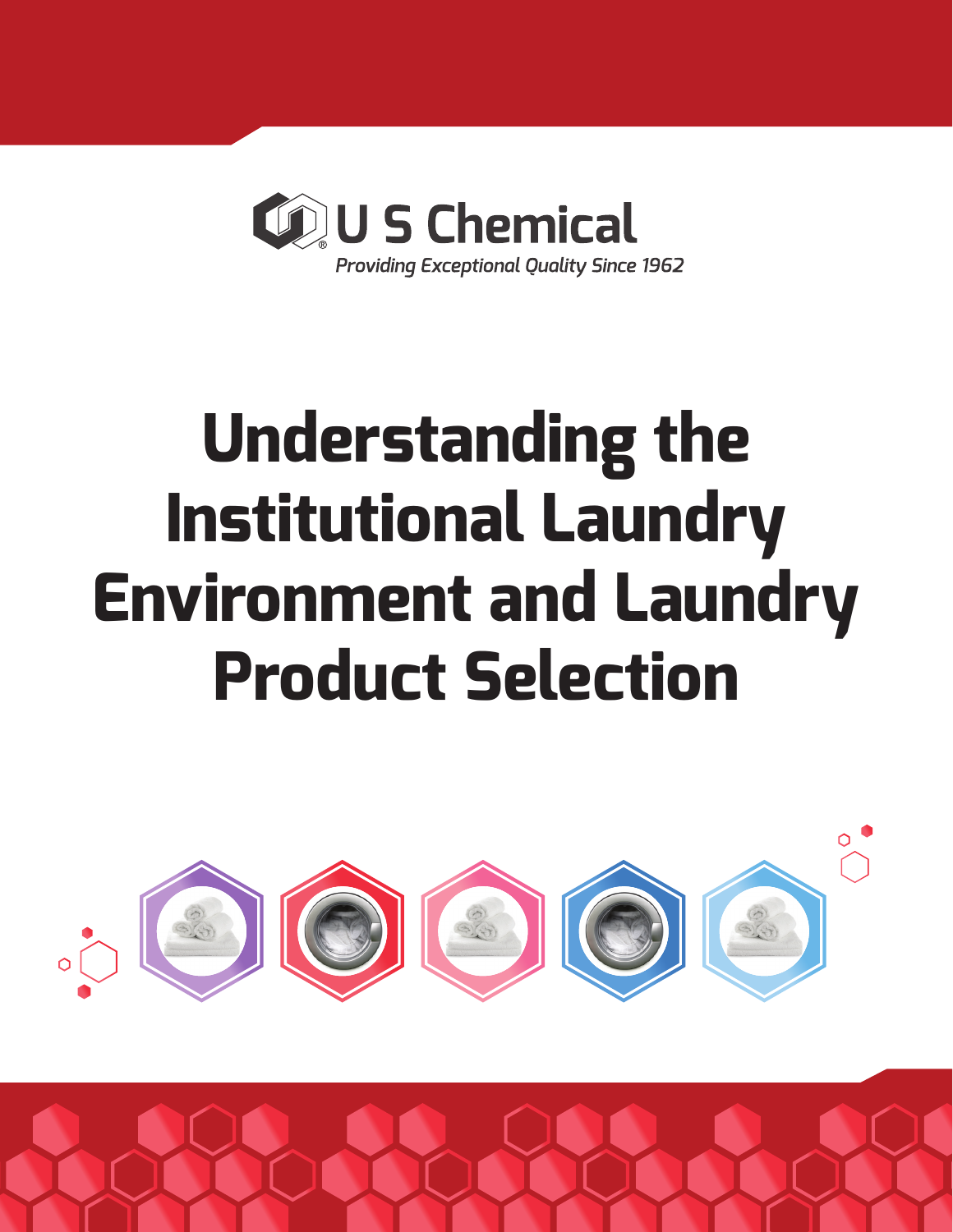# **Table of Contents**

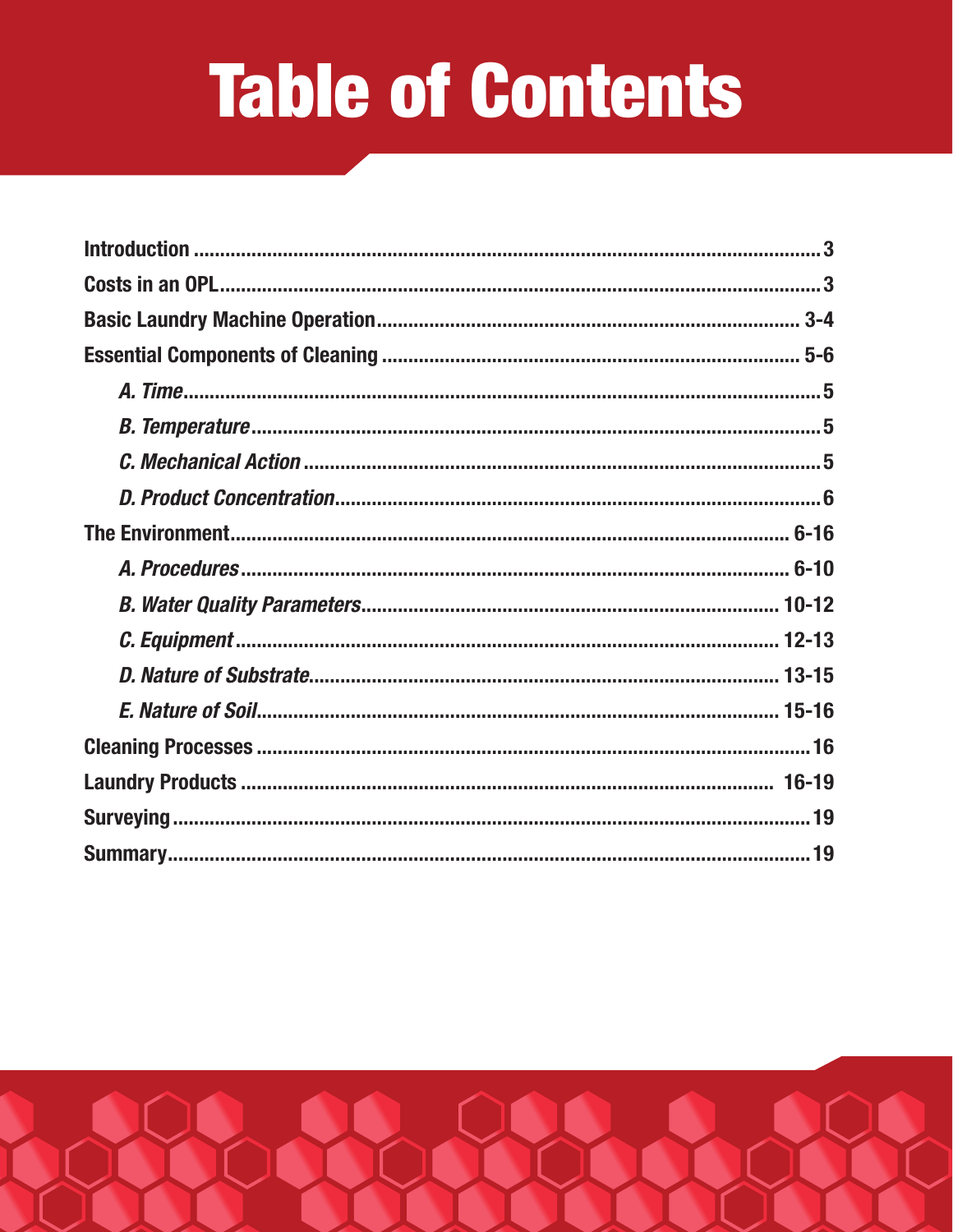# INTRODUCTION

Many types of businesses have On Premise Laundries (OPL's) to handle their laundry. Other businesses in the same industry may send their laundry to an outside source. Over the years a fierce debate has raged about which is the better option. Most experts have concluded that in the long term, OPL's save money and provide better control of the quality of washing which leads to longer fabric life. Contrary to popular belief, customers don't really buy laundry chemicals. They buy clean laundry. The chemicals are just a means to that end. To properly identify the products a customer needs, as the first step in the selling of a new account, a process called a survey is used.

In a survey, all of the necessary information is gathered, either through observation, testing, or asking questions of the customer, so that the appropriate products are selected to insure satisfactory results. To properly answer the question "What product is the best one for this customer?", it is necessary to understand the effect of the environment on product performance. This brochure examines the fundamentals of cleaning in an institutional laundry, surveying an institutional laundry and laundry product selection.

# COSTS IN AN OPL

*Costs in an OPL laundry are typically as follows:*

| Labor, Wages and Fringe Benefits            | 46%   |
|---------------------------------------------|-------|
| Indirect Costs, G&A, Taxes, Rent, Insurance | 13%   |
| Utilities                                   | 12%   |
| <b>Laundry Supervision</b>                  | 10%   |
| <b>Fabric Replacement</b>                   | 7%    |
| <b>Chemical Costs</b>                       | 6%    |
| <b>Distribution Cost</b>                    | 5%    |
| <b>Equipment/Building Repairs</b>           | $1\%$ |
|                                             |       |

Total 100%

# BASIC LAUNDRY MACHINE **OPERATION**

The most common type of laundry machine used in an OPL is called a washer-extractor, which comes in a variety of styles and sizes. They all work in approximately the same way. A perforated ribbed stainless steel inner drum mounted horizontally holds the fabrics. An outer stainless steel shell

holds the drum and wash water. Some older machines have only one drum, but these are rare today. Machines with a latching door through which the fabrics are loaded are called "front loaders" for this reason. When the cycle is running and the drum turning, the perforations in the drum allow the wash water to mix with the fabrics in the drum. The turning of the drum tumbles the fabrics and produces friction. Between the friction from the tumbling and the chemicals that are injected into the machine, soils are removed from the fabrics.

Most machines rotate the drum in 30 second blocks of time called a 12-3-12 action. The drum will rotate at a rate of 30 revolutions per minute (RPM) for 12 seconds, pause for 3 seconds and then turn in the opposite direction for 12 seconds. When turning, the drum rotates at a rate of 30 (rpm). This action takes about 30 seconds to complete. During a cycle, the machine will fill with water, rotate for a series of 12-3-12 actions, and then drain out the used water. This process will be repeated several times. Every time the machine fills with water, washes and drains, a step, bath or operation in the formula has occurred. A series of steps, baths or operations is called a laundry formula or laundry cycle. The last step in any laundry formula is a high speed spin of the drum called a final extract. This removes water from the fabrics as they are pressed against the drum wall by centrifugal force. After the extract, the fabrics are removed from the laundry machine and dried in a dryer or pressed in a flatwork press, such as an ironer. The fabrics are then ready for reuse, folding or storage.

Laundry machines are rated by the number of pounds of fabric that are washed in each load. A typical machine size is 50 pounds of "average" fabric. When the machine fills with water, it fills to either a high level or a low level. A low level is usually to the bottom of the window and a high level is halfway or 2/3 of the way up the window. A 50 pound machine will hold about 14 gallons of water at low level and 22 gallons of water at high level. Low levels are selected whenever chemicals are being injected. High levels are selected any other time. A typical medium soil laundry formula is as follows. There would be a one minute drain between each step in the formula.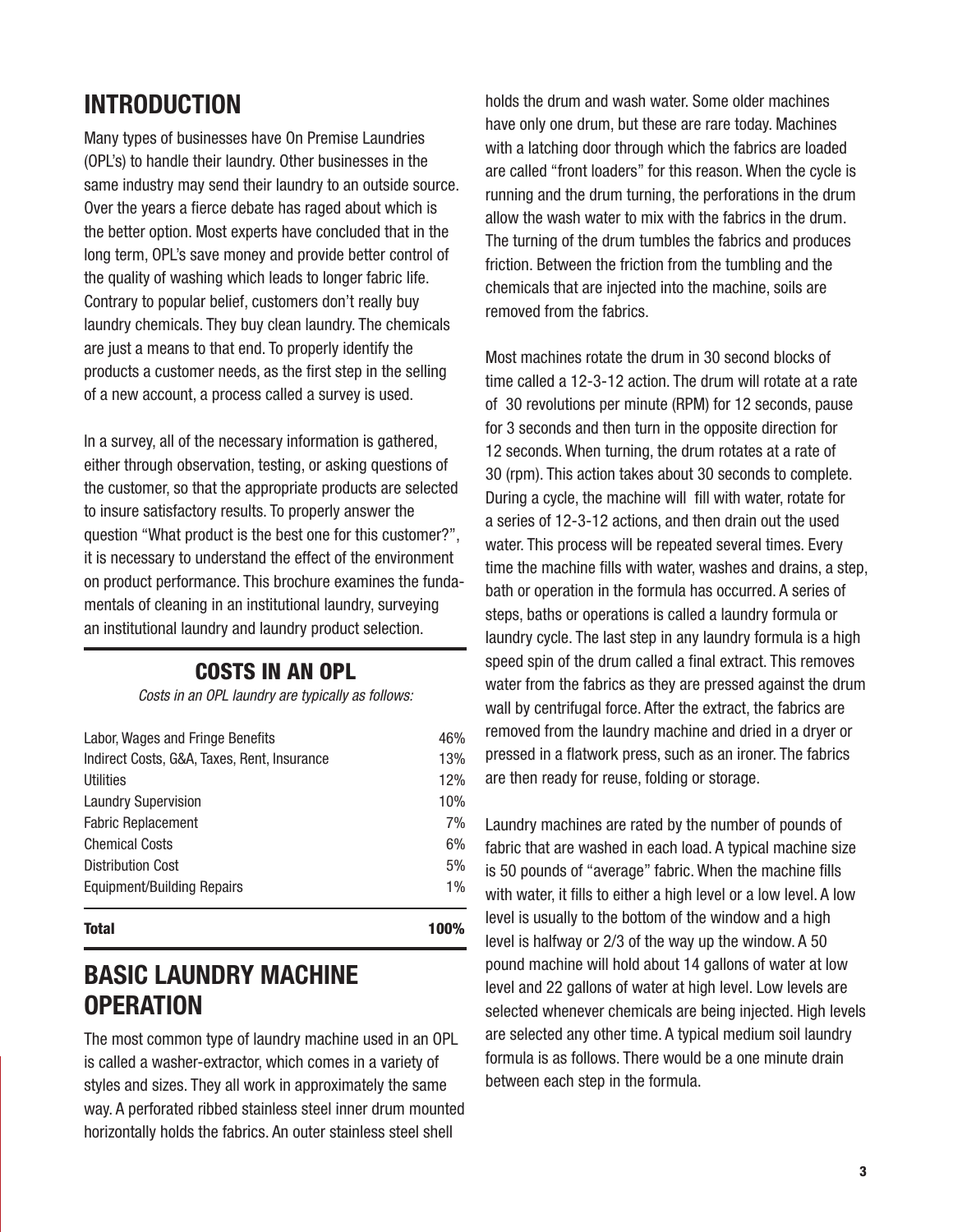| <b>Operation</b>   | Water<br>Temp | Water<br><b>Level</b> | <b>Time</b> | <b>Chemical</b><br><b>Added</b>             |
|--------------------|---------------|-----------------------|-------------|---------------------------------------------|
|                    |               |                       |             |                                             |
| Flush              | Warm          | High                  | 2:00        | None                                        |
| Wash               | Hot           | Low                   | $5 - 8:00$  | Break, Suds or<br><b>Build</b><br>Detergent |
| <b>Bleach Bath</b> | Hot           | Low                   | $5 - 8:00$  | Destainer.<br>Chlorine or<br>Oxygen         |
| Rinse              | Warm          | High                  | 2:00        | None                                        |
| Rinse              | Warm          | High                  | 2:00        | None                                        |
| <b>Final Rinse</b> | Warm          | Low                   | $4 - 5:00$  | Sour, Softener<br>or Sour/Soft              |
| Extract            | None          | None                  | $2 - 5:00$  | None                                        |
| Tumble             | None          | None                  | 1:00        | None                                        |

#### Total Time: 23-33 Minutes

The amount of time the machine takes to fill with water is not reflected in the formula, but would affect the total cycle time. During a typical laundry cycle, as shown above, there will be three high level fills and three low level fills. This results in a water consumption of 2 gallons of water per pound of fabric washed. This is a typical number, but can be driven lower by using larger industrial machines called tunnel washers which process millions of pounds of fabrics in a year. In a tunnel washer, the water consumption can approach 1 gallon per pound. Some laundry machines use more water because of a larger drum volume. Water consumption can approach 3.5 gallons per pound of fabric in these machines. Highly soiled fabrics can require extra flushes or wash baths, which increases water consumption as well.

There are a variety of chemicals injected into the laundry machine at different times in the cycle. Each performs a specific function. These product types include breaks, built detergents, suds, destainers, sours, softeners and sour/ softs. In addition, there is a separate group of specialty products that may be needed based on certain conditions that may exist at an OPL.

There are 2 basic types of institutional laundry machines, nonprogrammable and programmable. The nonprogram-

mable machine may have several formulas to choose from, but the number of steps in any given formula cannot be changed. Also, in some nonprogrammable machines, there may be push buttons that allow the operator to select the water temperature for the cycle. By comparison, a programmable machine may come with preprogrammed formulas, but the number of steps, water temperatures, water levels, and washing times for each step can be changed. If desired, the entire formula can be erased and a new one entered. A typical laundry formula can be as short as 20 minutes or as long as 60 minutes. The programming of the length of the formula should be based on the fabric type and soil load present.

By comparison, homestyle machines have either plastic or ceramic coated steel drums and shells. In homestyle machines the fabrics are loaded through the top, leading this type of machine to be referred to as "top loaders." This is to differentiate them from industrial institutional machines, which are front loading. Homestyle machines don't tumble the fabrics. The mechanical action is caused by an agitator, located in the center of the drum, which turns and causes the fabrics to rub together. This type of mechanical action is inferior to an industrial machine that tumbles the fabrics. Because the machine is not made from stainless steel, most of the products used in institutional machines cannot be used in homestyle machines. Breaks, built detergents, institutional strength chlorine destainers, sours, and sour/softs are corrosive to the machine. Some homestyle machines are made out of stainless steel. These machines are called "industrial homestyle" machines and can use the institutional style products.

The amount of fabric generated by different types of facilities varies considerably. It is helpful to know what the requirements are for typical sized facilities. Based on industry survey data, numbers for per day usage are given.

Based on these numbers and occupancy rates of the facility, projected chemical requirements can be forecasted. This information will be gathered in a survey discussed later in this brochure. Now that laundry machine operation has been explained, next is a look at the basics of cleaning.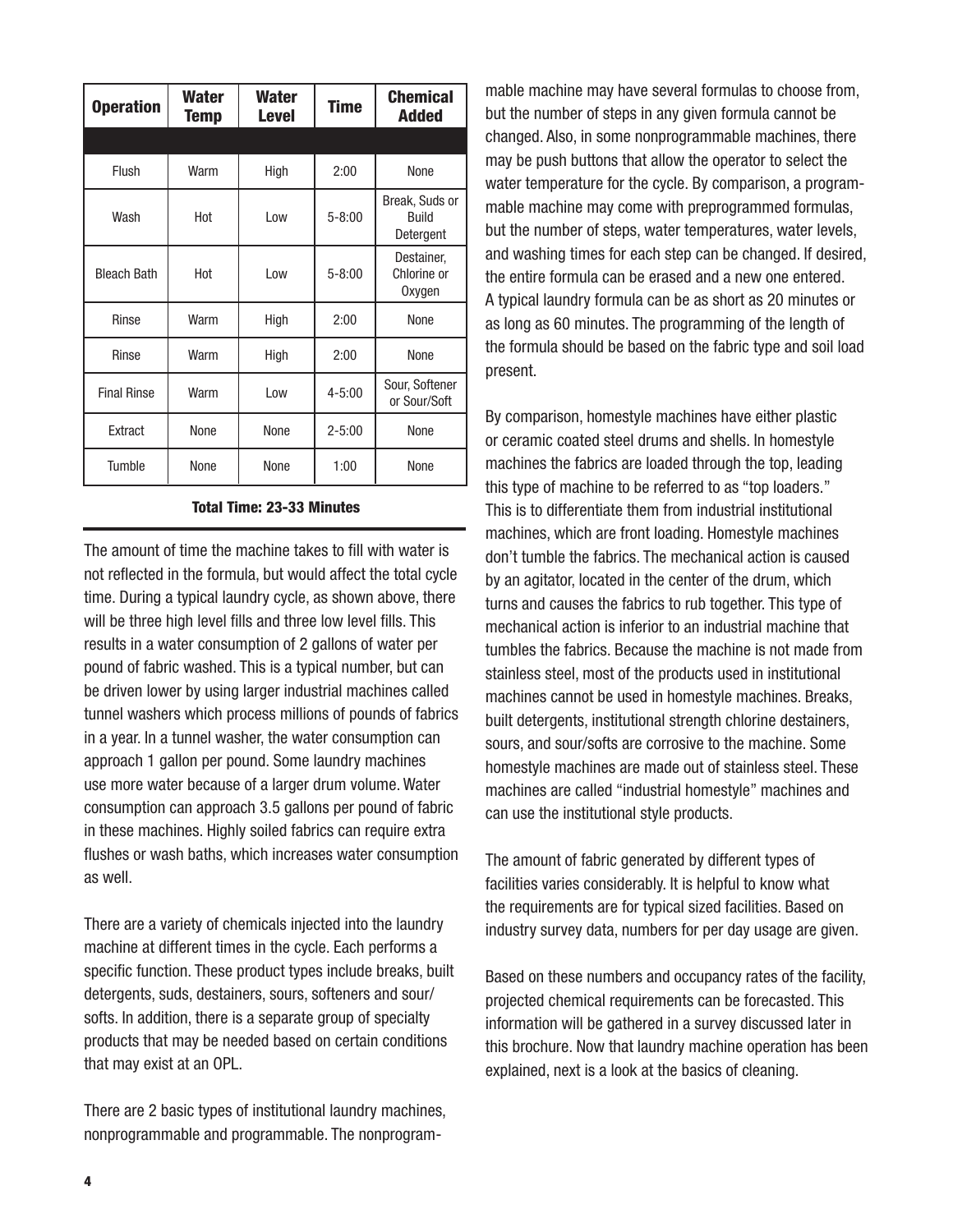| <b>Facility</b>                           | Ibs. per room<br>per day | Ibs. avg |  |
|-------------------------------------------|--------------------------|----------|--|
|                                           |                          |          |  |
| Hotels/Motels                             | $6-9$                    | 8        |  |
| Hotels/Motels with<br><b>Food Service</b> | $9 - 13$                 |          |  |
| <b>Luxury Hotels</b>                      | $16 - 22$                | 18       |  |
| <b>Nursing Homes</b>                      | $8 - 14$                 | 11       |  |
| <b>Hospitals</b>                          | $11 - 16$                | 14       |  |

# ESSENTIAL COMPONENTS OF CLEANING

The four essential components of cleaning are: time, temperature, mechanical action and product concentration. These four factors work in balance with each other to clean. If any one area is to be decreased, such as cleaning time, there must be a corresponding increase in another area. These factors hold true for all cleaning, not just in a laundry machine. Working hand-in-hand with these components is water. Water is known as the universal solvent and is necessary to perform proper cleaning in the laundry machine. Laundry machines that don't use water use other solvents. This cleaning process is known as dry cleaning. Dry cleaning is beyond the scope of this brochure. In a water washing system, such as a laundry machine, there are 2 basic soil types: water soluble and non-water soluble. Whenever the soils are water soluble, the presence of large quantities ofwater will aid in the cleaning.

# A. Time

In programmable machines, the time for each step in a formula can be changed. This allows for increasing or decreasing the total cycle time as is appropriate for the soil load and fabric type being washed. The ability to control the time for each step greatly affects the results. On nonprogrammable machines, the time for any given step is fixed and cannot be changed. This makes it more difficult to achieve acceptable results economically with a nonprogrammable machine.

# B.Temperature

Water temperatures are controlled in one of two ways. Hot and cold water are both plumbed to a laundry machine. When only one water valve is opened to fill the machine,

# **ESSENTIAL COMPONENTS OF CLEANING**



the water temperature will be whatever the incoming hot or cold water temperature is at that time. When both valves are open to fill the machine, warm water, or "split temperature" water, fills the machine. In some programmable machines, a specific temperature can be programmed. The water valves will then be controlled to give the appropriate temperature inside the machine. Some machines are equipped with steam to raise the water temperature above the temperature of the incoming hot water. In nonprogrammable machines, there are often push buttons on the front of the machine to control the water temperature during the cycle. Ideally, cold water is about 60–80°F, warm or "split temperature" water is 100– 120°F and hot water is 140–160°F. When the main washing and bleaching occurs during the cycle, the expectation is for the temperature to be 140–160°F. At this temperature, the chemicals will perform best.

## C. Mechanical Action

Laundry machines rotate the drum in 30 second blocks of time called a 12-3-12 action. The drum will rotate for 12 seconds, pause for 3 seconds and then turn in the opposite direction for 12 seconds. While the drum is turning, it rotates at a rate of 30 rpm. This action takes about 30 seconds to complete and is called a normal action or 2 way wash. In a gentle cycle for delicate fabrics, the action is 3-12-3. The drum rotates for 3 seconds, pauses for 12, and rotates in the opposite direction for 3 seconds. This process takes about 20 seconds to complete. As the fabrics are tumbled in the drum, they rub together and against the drum wall and the ribs. This provides the mechanical action that helps to clean the fabrics.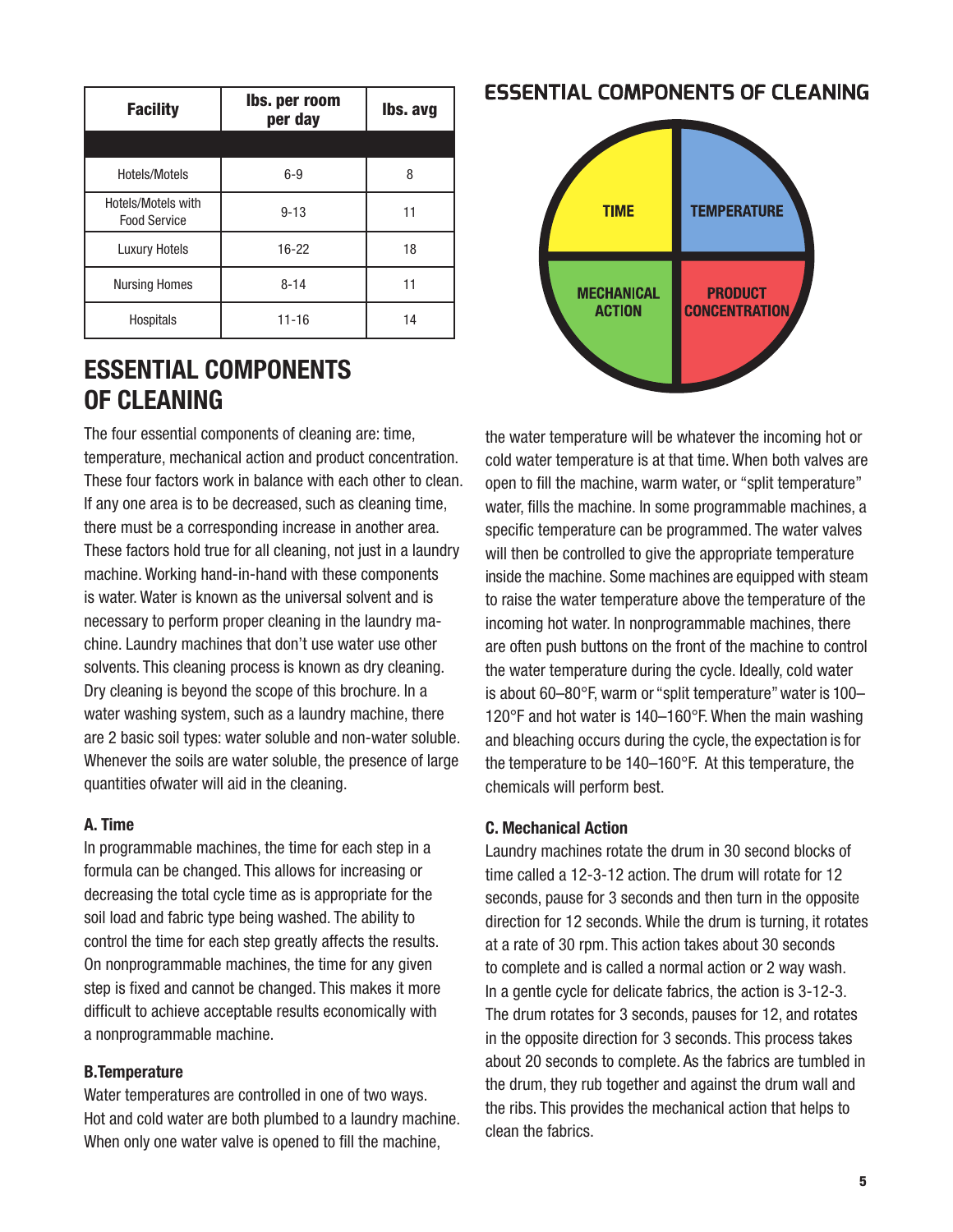## D. Product Concentration

Concentrations for the products used vary based on the water quality, soil load, formula being run, and fabric type. In nonprogrammable machines, this is often the only variable that can be changed. For recommended use dilutions for US Chemical laundry products, a list is available from the US Chemical Training Department.

# THE ENVIRONMENT

The environment for a laundry operation consists of the following 5 areas.

> Procedures Water Quality **Equipment** Nature of Substrate Nature of Soil

By surveying all 5 areas, anything that can cause poor results can be identified.

# PROCEDURES

*There are 7 procedures that need to be surveyed as follows:*

## 1. Collection of Fabrics

It is helpful if the fabrics are presorted at the time of collection. Presorting prevents excess handling in the laundry room and allows for the removal of items that should not be laundered, such as glasses, scissors and other items that end up in the fabric. In nursing homes, large amounts of fecal material should be removed from the fabrics during collection. Soiled fabrics should be collected with a minimum amount of shaking. Excessive movement of fabrics that have high numbers of microorganisms present can result in thousands of bacteria becoming airborne. Once the fabric is collected, it should be put in a hamper, laundry bag, or other device to facilitate transportation to the laundry room without the risk of having the laundry contaminate other surfaces. Fabric contaminated with potentially infectious microorganisms have special handling procedures as described later in the "sorting" section.

Collection should take place as quickly as possible after use and the soiled fabrics should then be washed as quickly as possible. The longer soils remain in fabrics, the more difficult they are to remove. This results in longer cycle times

are put down a laundry chute, bacteria can grow in the chute producing odors and an unsanitary condition. If damp fabric is placed on a concrete floor, the alkalinity from the cement creates a stain that cannot easily be removed.

> Laundry chutes and carts may have "burrs" that can tear fabrics. The tears caused by the burrs may go unnoticed until finishing. This can be avoided by using bags to hold the fabrics during collection and transportation to the laundry room. It is advisable to use several different color coded bags for collection to allow for sorting and identification of unusually heavily soiled fabrics. If carts are being used, they should be plastic lined to allow for easy cleaning and disinfection, or have removable liners that can then be laundered. Carts should not be overloaded to prevent fabrics from spilling on the floor or being run over with the carts. The use of personal protective equipment (PPE) while fabrics are being collected, sorted and loaded into laundry machines is highly recommended. Gloves and protective aprons should be worn as well as protective eyewear, such as safety glasses or goggles. This will help prevent the spread of disease.

and extra chemical usage. Soiled fabrics should not be dropped on the floor or down a laundry chute, unless inside a collection container. Finally, soiled fabrics should be transported in well covered, clearly identified carts used

Wet or damp fabrics can be a real problem. If damp fabrics

exclusively for that purpose.

## 2. Sorting

While washing all fabrics on an extra heavy wash formula will clean better than 99.9% of the fabrics, this is not an economical way to run a laundry. By presorting and pretreating fabrics, the washing formula time and amount of chemicals used can be minimized. There are three standard ways to sort fabric: by color, fabric type and soil load. Depending on the facility, an appropriate sorting method can easily be chosen. If fabrics of different colors are washed together, colors may bleed, especially onto whites. Certain fabric types require special washing formulas and need to be washed separately to avoid fabric damage. Greasy terry cloth kitchen rags will need to be washed separately from VISA table napkins, even if both are white. Sorting by soil load allows for maximizing the efficiency of the wash formula and chemical concentration being used.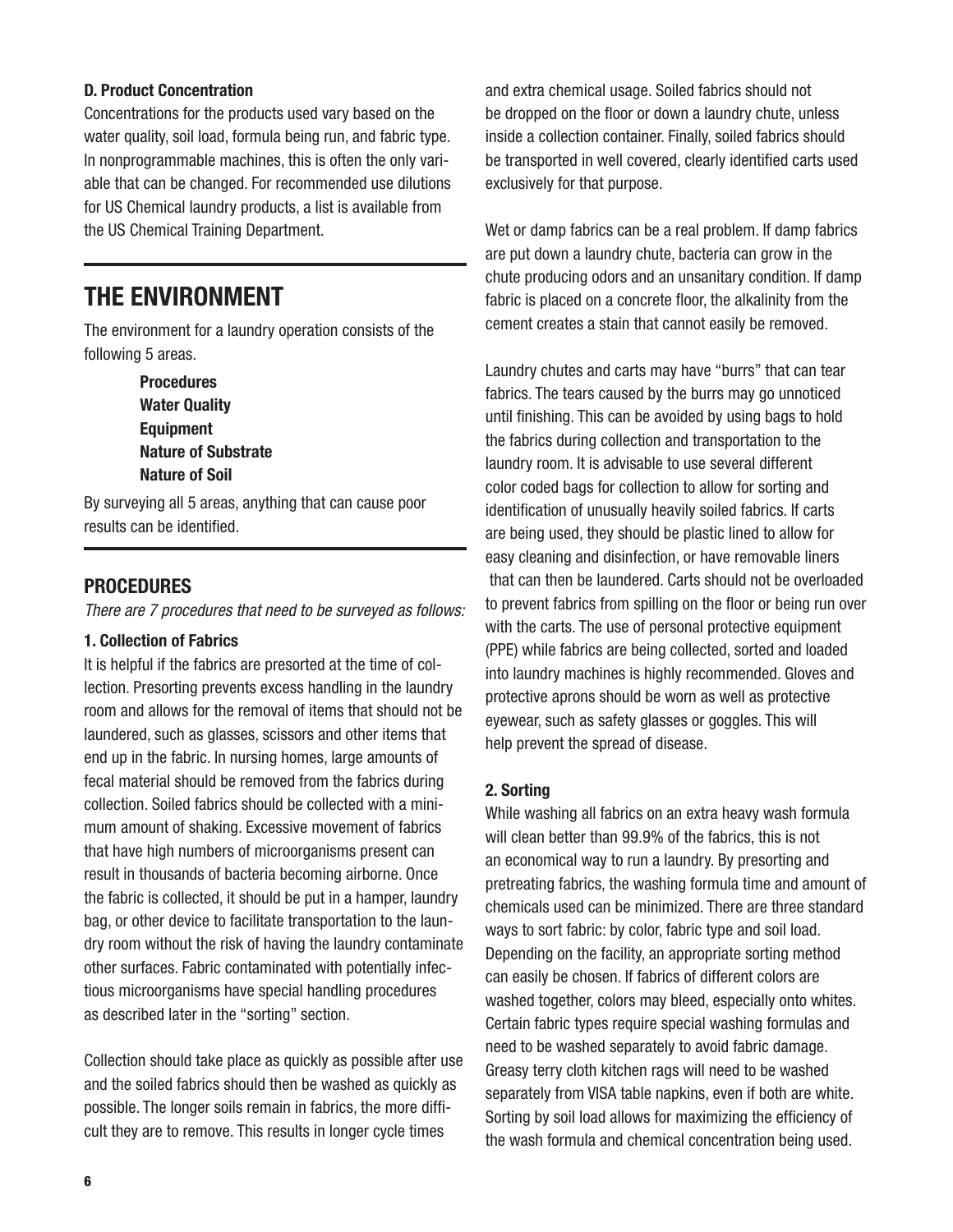When sorting by soil load, fabrics are grouped into light. medium and heavy classifications. While there can be additional classifications, such as extra heavy, or extra light, these three are the most basic.

Presorting can be done at the time of collection, but if it is done in the laundry room, a dedicated area should be provided. Sorting soiled fabrics puts high numbers of bacteria in the air. The sorting area should be properly ventilated and kept separate from the processing area. It should be under negative air pressure so that the air does not recirculate. The sorting area should be cleaned and disinfected at least daily. Personnel should wear clean uniforms every day and should report open sores or respiratory illnesses. Employee hygiene should include instructions on not touching their hands to their mouth or eyes. Hand washing should occur before entering and upon leaving the sorting area. Smoking, eating and drinking are prohibited in the laundry room.

Fabrics coming from isolation rooms or known to contain blood, body fluids or other potentially infectious materials are called contaminated fabrics. These fabrics may not be sorted under any circumstances. Special bags are made for holding contaminated fabrics while being transported to the laundry room. The bags are usually color coded and can only be opened when they are being emptied into the laundry machine. Sometimes a water soluble bag is used as an inner liner. This allows for dumping the contaminated fabrics directly into the laundry machine without opening the inner bag. The water soluble bag then dissolves, allowing the fabrics to be cleaned. Handling of contaminated fabrics is regulated by the Occupational Safety and Health Administration (OSHA) under a law called the "Bloodborne Pathogen Standard." Please see 29 CFR 1910.1030 for details.

## 3. Pretreatment

Prespotting and presoaking are the two basic ways to pretreat fabrics. In prespotting, the fabric is wetted, and chemicals are applied to the discrete areas needing treatment. The fabric is then washed immediately. In presoaking, a presoak solution is prepared and the whole fabric is immersed in the solution. Contact times range from 15 minutes. to overnight. It is common to presoak fabrics overnight that need rewashing and to then wash

them the first thing in the morning. This can often recover stained fabrics.

Pretreatment is important, because soils that are not removed by the laundry cycle can become permanent stains once dried. To avoid this, either identify those fabrics that are the most heavily soiled so that they can be pretreated prior to their first wash, or check fabrics after they have been washed but before drying.

#### 4. Loading of the Laundry Machine

Machines should be loaded to their correct weighted capacity of dry cloth. A 50 pound machine will hold 50 pounds of typical dry fabric, such as terry cloth towels. However, certain fabrics which are lower in bulk density require that the amount of fabric in the washer be reduced. Many polyester fabrics can only be washed at 80% of the washer's rated capacity. To avoid wasting chemicals, water and time, only launder full loads. Don't overload the machine. This reduces the mechanical action of the machine, which causes poor results and a higher reject rate. Overloading and underloading are the most common causes of poor results and wasted time, chemicals and money.

When the wash wheel is turning during the cycle and if a clock were superimposed over the laundry machine door, the fabrics would fall from 11:00 to 5:00 when the drum is turning clockwise and the fabrics would fall from 1:00 to 7:00 when the drum is turning counterclockwise. If the fabrics do not mimic this action, the machine may be improperly loaded, which significantly reduces the mechanical action of the laundry machine, leading to poor results.

There are several ways to load the machine properly. Fabric care tags should be checked to see whether the full dry weight capacity of the washer is appropriate. Fabric can then be loaded by weight, piece count or height inside the drum. Some facilities use a scale to weigh each load of fabric being washed. Others use charts to determine the appropriate number of pieces to make up a load. When the drum has been loaded, there should still be four to six inches between the top of the load and the drum wall. If your arm is placed inside the laundry machine on top of the fabrics, you should be able to touch the back wall of the drum.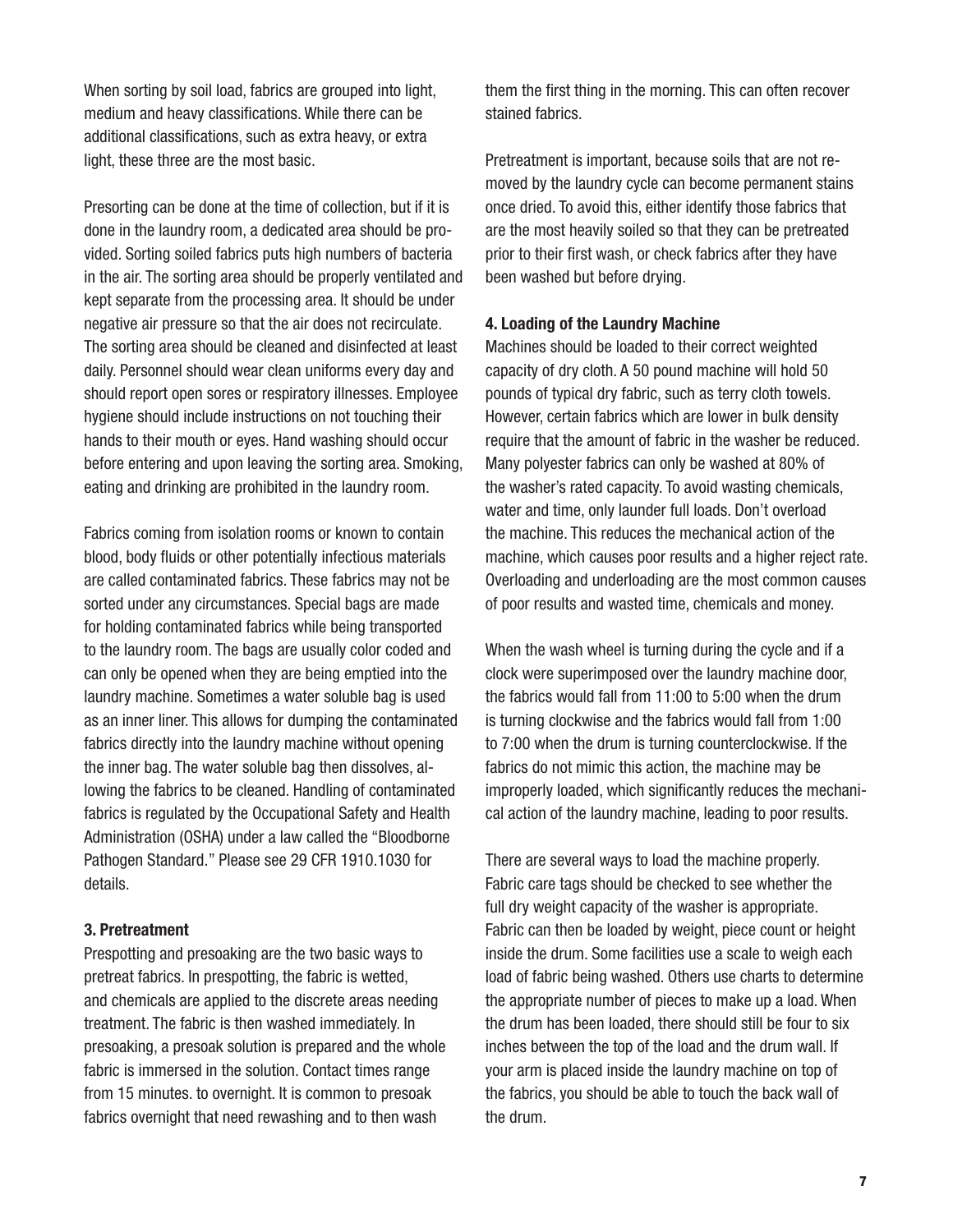Some extremely heavy soiled fabrics, such as mops and rags, might be washed only by half loads. This allows for extra mechanical action and chemical contact to remove these heavy soils.

## 5. Washing of the Fabrics

Before setting up any wash formula, be sure to review the laundering tags on the fabrics in the facility. Regardless of any other information, always follow these directions to eliminate the potential for fabric damage.

A good washing formula uses high alkalinity, surfactant based products, chlorine bleach, softener and souring of the finished fabric to a pH of  $5.5 - 6.5$  at the end of the laundry cycle. Water temperatures of 140 – 160°F should be available for "hot" portions of the cycle. Hot water and the presence of chlorine will kill bacteria and other microorganisms in the laundry cycle. For a complete review

of constructing laundry formulas, please see the U S Chemical publication "Laundry Formulas and Laundry Cycle Functionality" available from the U S Chemical Literature Department.

Fabrics should be washed in a formula that is appropriate for the soil load and fabric type. For example, chlorine bleach should not be used on colors and fabric softener should not be used on VISA. The high speed spin at the end of the cycle, called a final extract, should be just long enough to remove the proper amount of water from the fabrics. Over extraction is a common source of wrinkling in the laundry. As a general rule, extraction should continue until one minute of extraction yields one ounce of water per ten pounds of fabric. This is the amount of water removed by a standard dryer. Drying costs eight times more per minute than does a washer in extract, so it is important to properly extract fabrics to control costs.

| <b>ITEM PIECES PER LOAD BY WASHER SIZE</b> |                  |                |              |              |       |       |       |              |        |
|--------------------------------------------|------------------|----------------|--------------|--------------|-------|-------|-------|--------------|--------|
| <b>Laundry Item</b>                        | <b>Item Size</b> | <b>Unit Wt</b> | <b>18 lb</b> | <b>25 lb</b> | 35 lb | 50 lb | 60 lb | <b>75 lb</b> | 100 lb |
|                                            |                  |                |              |              |       |       |       |              |        |
| Sheet, Twin                                | 66 x 104         | 1.2            | 12           | 17           | 23    | 33    | 40    | 50           | 67     |
| Sheet, Double                              | 81 x 104         | 1.5            | 9            | 13           | 19    | 27    | 32    | 50           | 67     |
| Sheet, Queen                               | 90 x 110         | 1.8            | 8            | 11           | 16    | 22    | 27    | 33           | 44     |
| Sheet, King                                | 108 x 110        | 2.2            | 6            | 9            | 13    | 18    | 22    | 27           | 36     |
| Pillowcase                                 | 42 x 36          | 0.25           | 56           | 80           | 112   | 160   | 192   | 240          | 320    |
| Towel, Bath                                | 20 x 40          | 0.4            | 36           | 50           | 70    | 100   | 120   | 150          | 200    |
| Towel, Hand                                | 16 x 27          | 0.25           | 56           | 80           | 112   | 160   | 192   | 240          | 320    |
| <b>Bathmat</b>                             | $20 \times 30$   | 0.6            | 24           | 33           | 47    | 67    | 80    | 100          | 133    |
| Bedspread                                  | 80 x 105         | 2.5            | 6            | 8            | 11    | 16    | 19    | 24           | 32     |
| Blanket                                    | 100 x 90         | 2.5            | 6            | 8            | 11    | 16    | 19    | 24           | 32     |
| Pillow                                     | 20 x 26          | 1.1            | 3            | 4            | 6     | 8     | 10    | 12           | 16     |
| Napkin                                     | 17 x 17          | 0.12           | 117          | 167          | 233   | 333   | 400   | 500          | 667    |
| Napkin                                     | 22 x 22          | 0.16           | 88           | 125          | 175   | 250   | 300   | 375          | 500    |
| <b>Tablecloth</b>                          | 45 x 45          | 0.6            | 24           | 33           | 47    | 67    | 80    | 100          | 133    |
| <b>Tablecloth</b>                          | 54 x 54          | 0.8            | 18           | 25           | 35    | 50    | 60    | 75           | 100    |
| <b>Tablecloth</b>                          | 64 x 64          | 1.2            | 12           | 17           | 23    | 33    | 40    | 50           | 67     |
| <b>Tablecloth</b>                          | 54 x 110         | 1.7            | 8            | 12           | 16    | 24    | 28    | 35           | 47     |

A typical piece count loading chart is shown. Actual item weight and size will vary based on brand and quality. This information is a guideline only.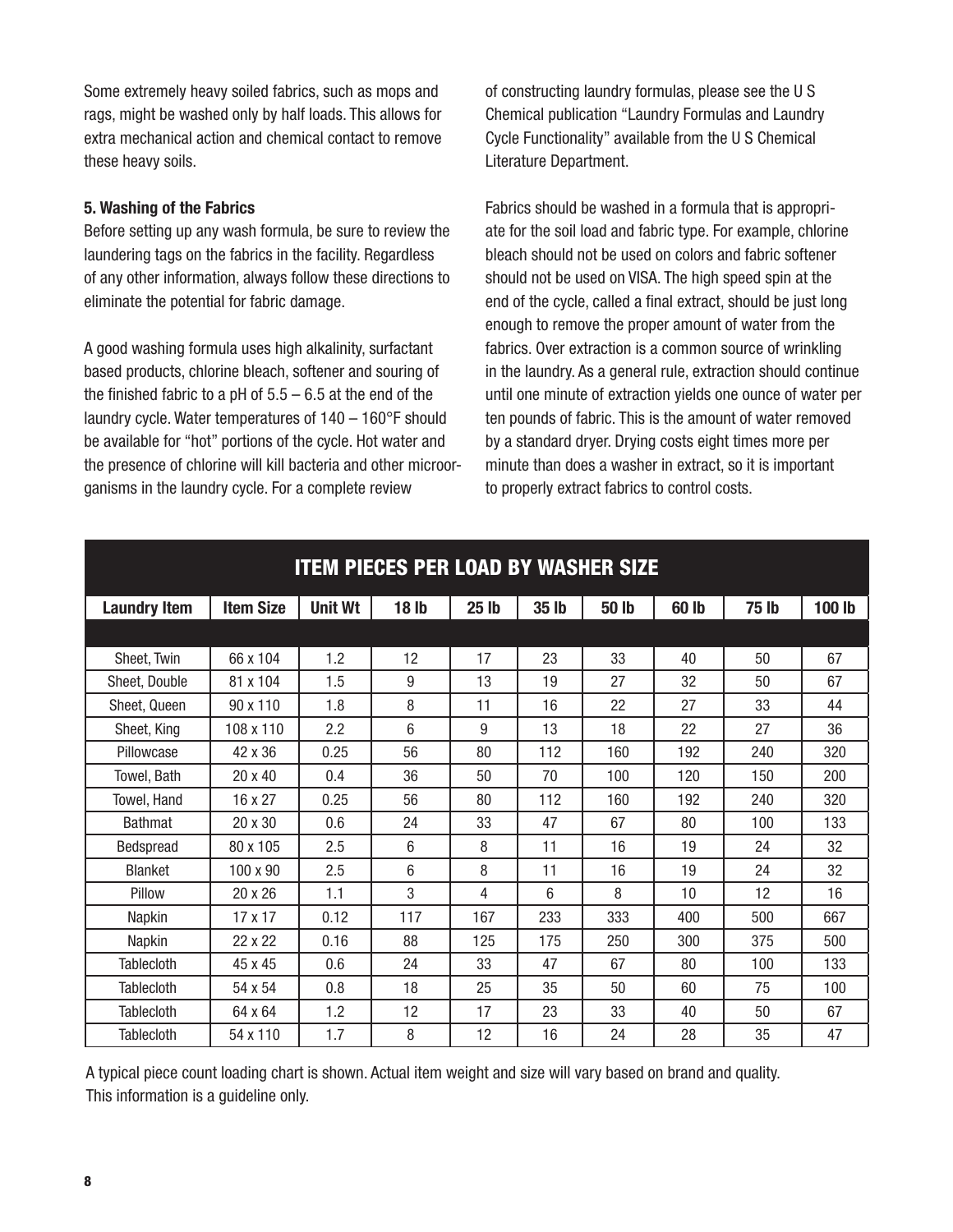Another way to determine the correct amount of extraction is by weighing the fabrics. Every fabric type will absorb a certain amount of water. During the extract, cotton fabrics should be spun until they are about 50% over their dry weight. For synthetics, the moisture retention will be lower. To determine the correct weight for unloading, the percent moisture retention can be calculated as follows:

#### % Moisture =  $(Extracted Weight - Dry Weight) \times 100$ Retention Dry Weight

A load of cotton towels that weighs 50 pounds dry, should weigh 75 pounds at the end of extraction. The speed of extraction is determined by the G-force of the washer during extraction. To compare speeds of extraction the G-force can be calculated as follows:

#### **G-Force** =  $\text{(rpm x rpm x shell diameter)}$  70,500 *Where the drum diameter is measured in inches.*

On a typical laundry machine with a 30 inch drum and an extract speed of 600 rpm, the G force is 153 g's. Differences in extract speeds and G-forces may make it impossible to achieve a 50% moisture retention, so the amount of water being extracted should be monitored as well. Each pound of cotton can absorb 2.5 – 3 pounds of water. Each pound of polyester can absorb 0.4 – 0.6 pounds of water. 50/50 blends of cotton/poly absorb  $1.0 - 1.3$  pounds of water per pound of fabric. When synthetic fabrics are being used, the moisture retention will be much lower, since they can't absorb all that much water to start with.

Unloading should occur promptly when the load is finished washing. Fabrics that remain in the wash wheel will tend to wrinkle. Once again, always check the fabric laundering tags, as some fabrics should not be extracted at high speed. Fabrics that do not come clean in the standard wash cycle are called rejects or rewash. A small percentage of rejects are normal in any OPL.

# 6. Drying of the Fabrics

After the final extract, the fabric should be immediately removed from the machine and any stained fabrics should be removed for additional treatment. This rewash will need to be pretreated and rewashed. Leaving washed fabrics in the washing machine overnight can allow microorganisms to grow in the damp fabric causing odors and health dangers.

Dry fabrics at the recommended temperatures, which is usually 180 – 200°F for cotton, or 160 – 180°F for synthetics, such as polyester. When a thermometer in the dryer reads  $180 - 190$ °F, the exhaust temperature is  $160 - 170$ °F or 20°F colder. Some care instructions list the exhaust temperature rather than the temperature in the dryer, since not all dryers have thermometers in them. Drying takes 970 British Thermal Units (BTU) to remove one pound of water from cotton fabrics, so proper extraction is critical to controlling energy costs in the laundry.

Use a dryer cycle with a cool down to minimize wrinkling for synthetics, such as polyester and to reduce static, making loads easier to handle. Synthetics, such as polyester are plastics. When heated, as in the dryer, they become soft. Stopping the cycle when the fabric is hot causes this soft plastic to become brittle. This usually locks in wrinkles. Using a cool down gradually lowers the temperature of the fabric, keeping it flexible and wrinkle free.

Do not overdry, as this causes fabric damage, static, wrinkling and wastes energy. It is common to change the dryer formulas from season to season. When the air is drier, as in the winter, the drying time can be decreased because the fabrics dry faster. When fabrics come out of a dryer, they should be slightly damp (not wet). If fabrics are completely dry, they have been overdried. Drying should be done until the moisture retention for cotton is between 5 - 10%. A 50 pound load of cotton towels should weigh 53 - 55 pounds when unloaded from the dryer. The remaining water will evaporate as the fabric finishes cooling. This moisture retention rate should coincide with achieving a dryer temperature of 180 - 200°F. Either method can be used to determine the correct drying time.

Fabrics are usually folded prior to storage. While fabrics are being folded is a good time to double check that the fabrics are clean and ready for service, but checking immediately after washing is the best time to check for staining. When a fabric with a stain has been dried, the stain is much more difficult to remove. The special treatment for difficult stains is much more effective as a pretreatment than as a post wash treatment.

When folding fabrics, the work area should be clean and separate from the sorting area. Employees should have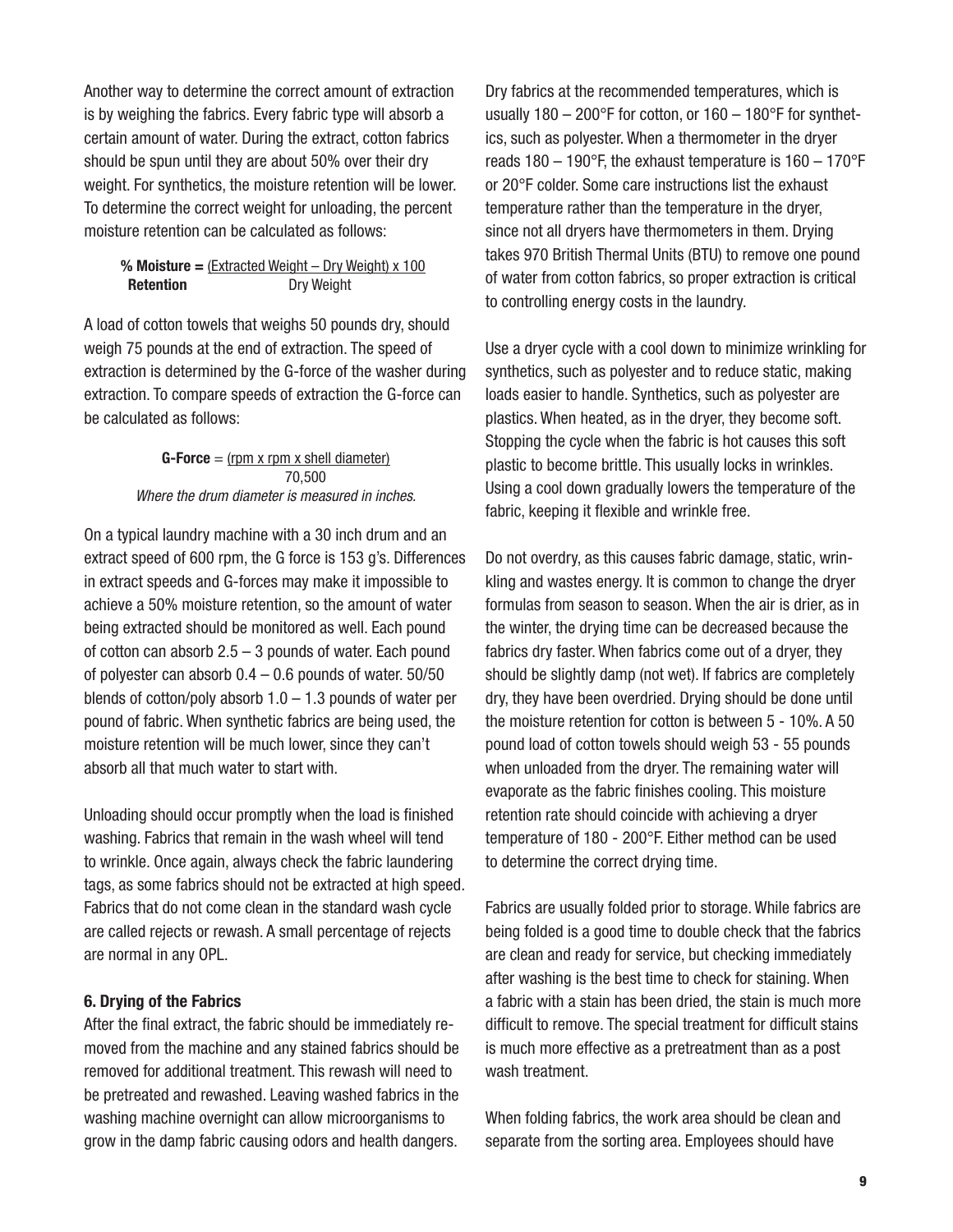clean hands and uniforms. Employees that both sort dirty fabrics and fold clean fabrics should take precautions to insure that they do not contaminate clean fabrics by contact with their dirty uniforms or hands.

A charred or black ash on fabrics can indicate a dryer problem. The dryer flame color should be checked. The flame color should be blue except for a hint of yellow on the flame tip. A yellow color in most of the flame indicates an improper fuel to air ratio. 95% of the time, there is not enough oxygen getting to the burners. The air intake baffles should be wide open. Lint traps in dryers should be cleaned regularly, or at least daily. Excessive lint slows drying and can cause fires in the dryer.

Some facilities use steam heated flatwork presses or ironers for tablecloths, sheets and other fabrics. When fabrics are run through presses, they may be partially dried first. Usually they will be dried until the moisture retention is 25 – 30% (for cotton). This is called conditioning the fabric. This is the optimum moisture content for flatwork ironing of cotton fabrics. These machines use high heat or steam to quickly dry the fabrics and to remove wrinkles. Usually these presses are run at temperatures of 315 – 350°F. Below 310°F, many fabrics will not feed properly. Over 400°F, glazing or melting of the fabric occurs. At 100 pounds of steam pressure, 338°F is achieved. Some presses are oil heated. The oil should be 400 – 425°F to give the correct temperatures to the fabric. The heat from the drying process also kills bacteria and other microorganisms. Sometimes fabrics will be automatically folded during the pressing, other times the fabrics will still be folded by hand. When folding fabrics, the work area should be clean and separate from the sorting area. Employees should have clean hands and uniforms. Employees that both sort dirty fabrics and fold clean fabrics should take precautions to insure that they do not contaminate clean fabrics by contact with their dirty uniforms or hands.

Some facilities will use steam tunnels to finish the fabrics, especially uniforms and shirts. Air temperatures in the tunnels should not exceed 280 – 300°F. A steam pressure of 40 – 45 psi should give a temperature of 290°F.

# 7. Storage of the Fabrics

After drying and folding, store the fabrics in clean protected areas. This prevents recontamination or resoiling of clean fabrics. In most health care environments it is a requirement to use covered shelves and carts for the distribution of the fabrics. It is best to allow fabrics to "rest" for 24 hours prior to reuse. To do this, a facility must have enough fabrics to have one set in use, another in storage and a third in washing at any time. One complete change of fabrics for a facility is a "par" for the facility. An ideal par level is at least 3.

# WATER QUALITY PARAMETERS

The water quality affects the choice of laundry products. Desired water quality parameters are as follows:

| <b>Total Dissolved Solids (TDS)</b>                     | $<$ 500 ppm            |
|---------------------------------------------------------|------------------------|
| рH                                                      | $6 - 8$                |
| <b>Calcium and Magnesium Hardness</b>                   |                        |
| gpg                                                     | <b>Classification</b>  |
| $(gpg = grains per gallon, 1 gpg = 17.1 ppm hardness)$  |                        |
| $0 - 0.5$ gpg                                           | Soft                   |
| $0.5 - 3.5$ gpg                                         | <b>Slightly Hard</b>   |
| $3.5 - 7.0$ gpg                                         | <b>Moderately Hard</b> |
| $7.0 - 12.0$ gpg                                        | Hard                   |
| $12.0 - 20$ gpg                                         | <b>Very Hard</b>       |
| $20+$ gpg                                               | <b>Extremely Hard</b>  |
| Softening is recommended for water above 7 gpg hardness |                        |
| Silica                                                  | $<$ 50 ppm             |
| Iron                                                    | 0 ppm                  |
| Copper                                                  | 0 ppm                  |
| Manganese                                               | 0 ppm                  |
| Chlorides                                               | $<$ 50 ppm             |
| <b>Sulfates</b>                                         | $<$ 200 ppm            |
| <b>Bicarbonate Alkalinity</b>                           | $<$ 200 ppm            |

# 1. Total Dissolved Solids (TDS)

TDS is a measure of all of the minerals present in the water supply. High TDS can contribute to problems with soil removal, graying and soil redeposition. Where there is high TDS, breaks and built detergents with good water conditioning can help with the wash and higher concentrations of sour may be needed during the final rinse.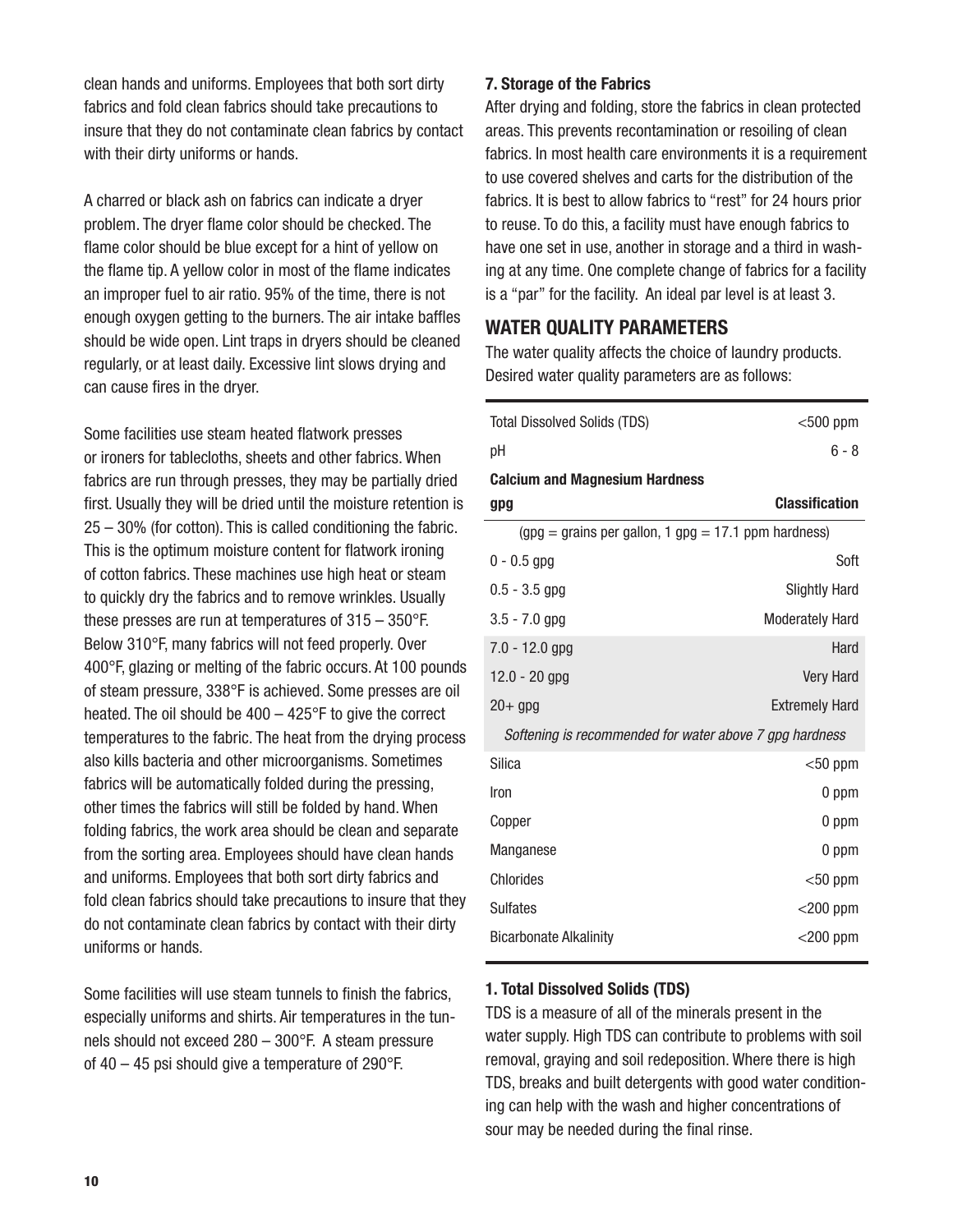# 2. pH

pH is a measure of the relative alkalinity or acidity of the water supply. The lower the pH, the less problems expected with mineral deposition in the fabrics, which can entrap soils. High pH water (over 8) usually has high TDS and/or bicarbonate alkalinity problems associated with it.

## 3. Calcium and Magnesium

Water hardness (lime scale) is made up of calcium and magnesium. Where there is heat, cold or alkalinity, water hardness will become insoluble and attach itself to surfaces. In a laundry machine, heat and alkalinity are present, so water hardness can cause problems. Where there is high water hardness, a break or built detergent with good water conditioning ability is needed. This will allow for chelation or sequestration of the hardness, which means that the hardness is held in suspension and prevented from depositing onto the fabric. Poor water conditioning ability of the break or built detergent can lead to mineral buildups on fabric. This can cause graying of the fabric, odors in the fabric, scale buildups on the laundry machine, and an increased usage of products to get good results.

Water softeners are often installed in laundry operations to remove the water hardness so that it doesn't have to be dealt with in the laundry machine. High water hardness often dictates that the built detergent be separated into a separate break and suds product. This allows for increasing the water conditioning by increasing the amount of the break without adding additional suds, which might not provide any additional cleaning. When testing the water at a laundry, both the hot and cold should be checked for hardness. Some facilities only soften the hot water.

# 4. Silica

Silica in the water supply is not a problem in a laundry environment. In a warewash environment, silica can cause nonremovable white films on glassware.

# 5. Iron

Iron can cause a rust colored or bluish residue on the walls inside the laundry machine. Chlorine will react with the iron in the water supply and precipitate out as rust. Concentrations over 0.1 ppm can precipitate out into the fabric causing staining problems. Water with high concentrations of iron may necessitate the use of an oxygen bleach instead of a chlorine bleach. Iron in the water dictates that a separate sour and softener be used so that a sour that inhibits iron, often called a sour and rust remover, is used. These iron inhibiting sours prevent the buildup of iron in the fabric. No liquid sour/softs inhibit iron. Iron buildups in fabric can lock in other soils causing graying, yellow, orange or brown stains. The iron in the fabric prevents soils from being removed that would ordinarily be removed.

Some water softeners will trap iron temporarily. Once a sufficient concentration has built up on the inside of the softener, large amounts will begin leaching back into the water. Some water softeners will remove iron. These softeners use a salt that has an added ingredient to remove the iron. This type of salt is usually twice as expensive as regular water softener salt, and generally well worth the money.

## 6. Copper and Manganese

Copper and manganese react similarly to iron in a laundry. Copper causes green spots and manganese causes black spots. Both can lock other soils into the fabric.

# 7. Chlorides

Chlorides are salts that can cause corrosion of metal parts in the laundry machine. High levels of chlorides are usually caused by water softener malfunctions or a contamination of the fresh water supply with sea water. Otherwise, chlorides do not generally cause a problem in a laundry. On rare occasions, well water will have high chlorides levels due to salt in the bedrock above the water table.

# 8. Sulfates

Many sulfates are natural laxatives. This can cause an increase in incontinence in hospitals and nursing homes, which can cause an increase in staining problems with adult diapers and pads. When the sulfate level rises over 600 ppm, the laxative effect usually starts to become pronounced to the average person. Water with over 200 ppm sulfates will usually have a bitter taste.

# 9. Bicarbonate Alkalinity

Bicarbonate alkalinity (bicarb) is inactive alkalinity naturally occurring in the water supply. The water supply picks up these minerals as water is filtered through the ground into the water table. Bicarbs tend to raise the pH of the water supply and can cause mineral buildups in the fabric that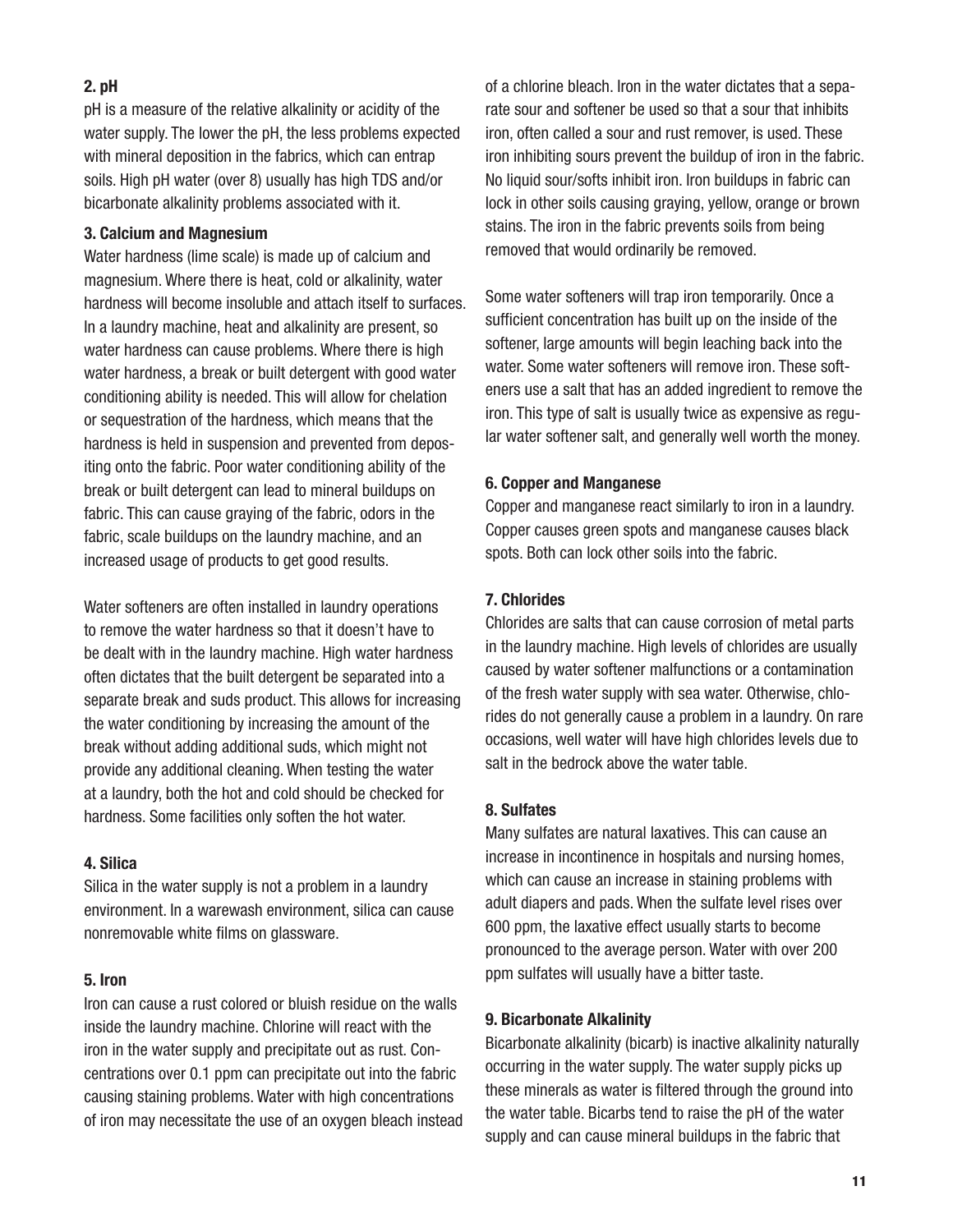cause staining or lead to a rough feel. Bicarbs are not removed by using a water softener. As the water table changes during the year, it is very common for the bicarb levels to change as well. High bicarbonate alkalinity levels (over 200 ppm) dictate that the sour/soft should be separated into a sour and a softener. This allows for additional sour to be used without increasing the amount of softener. Excessive softener usage can cause waterproofing of the fabric.

When souring fabrics, especially in health care, a pH of 5.5 – 6.5 should be achieved. At this pH, buildups in the fabric from bicarbonate alkalinity can be prevented and the pH is close to the pH of skin, which minimizes skin irritation.

To summarize, there are three main water quality rules, which affect the selection of the products in a laundry.

1. Water hardness over 12 grains per gallon (gpg) dictates separating the built detergent into separate break and suds products. This allows for increasing the amount of break to increase the amount of water conditioning being added without increasing the amount of suds being added.

2. Bicarbonate alkalinity over 200 ppm dictates separating the sour/soft into separate sour and softener products. This allows for increasing the amount of sour being added without increasing the amount of fabric softener, which could cause waterproofing of the fabric.

3. Iron in the water dictates separating the sour/soft into separate sour and softener products. This allows for the use of an iron inhibiting sour.

# EQUIPMENT

The customer's equipment (laundry machine) needs to be investigated, and anything that might be a problem should be identified. Among the things to check are the following:

1. Chemicals should only be injected when the machine has achieved level, not during the fill, and only at a low water level.

2. Check the mechanical aspects of the machine including the drains, agitation, extracts, voltage, make and model, belts and product supply signals.

3. Drains should be open when the machine is off. Check the door seal and drain for leaking during a cycle.

4. Before the machine goes into a high speed extract, the drain should be open for one minute. All during the extract the drain should be open. Check to see if the formula(s) call for an intermediate extract. An intermediate extract is a special type of extract that is often used in place of a rinse. This causes problems because the machine spins at a high speed forcing water out of the fabric. To do so, the water must pass through the fabric. This makes the fabric act as a filter for the rinse water, leading to an increase in soil redeposition.

5. Is the machine programmable or nonprogrammable? Survey the wash formulas being used.

6. When doing the installation, where will our equipment be placed? Is there adequate access to water and electrical hookups? The peristaltic pumps on US Chemical's dispensing equipment can pull product 6 feet and push it 20 feet.

7. Check water levels. A low level is from the bottom of the window to 1/3 of the way up the window. A high level is half to 2/3 of the way up the window.

8. Check water temperatures. We want 140 – 160°F for hot water.

9. Check the water pressure. Low water pressure will affect machine fill times.

10. The capacity of the wash drum can be calculated as this indicates how much water will be used for fills and what level should be expected in the window at low and high level. To calculate the drum capacity:

> **Cubic feet of**  $=$  (diameter x diameter x length) washer capacity 2200

#### *All dimensions are in inches*

A cubic foot holds 7.48 gallons of water. The wash drum capacity has also been used to calculate the weight of fabric that can be loaded in the machine. Cotton loads at 5.25 pounds per cubic foot. Polyester loads at 80% or 4.2 pounds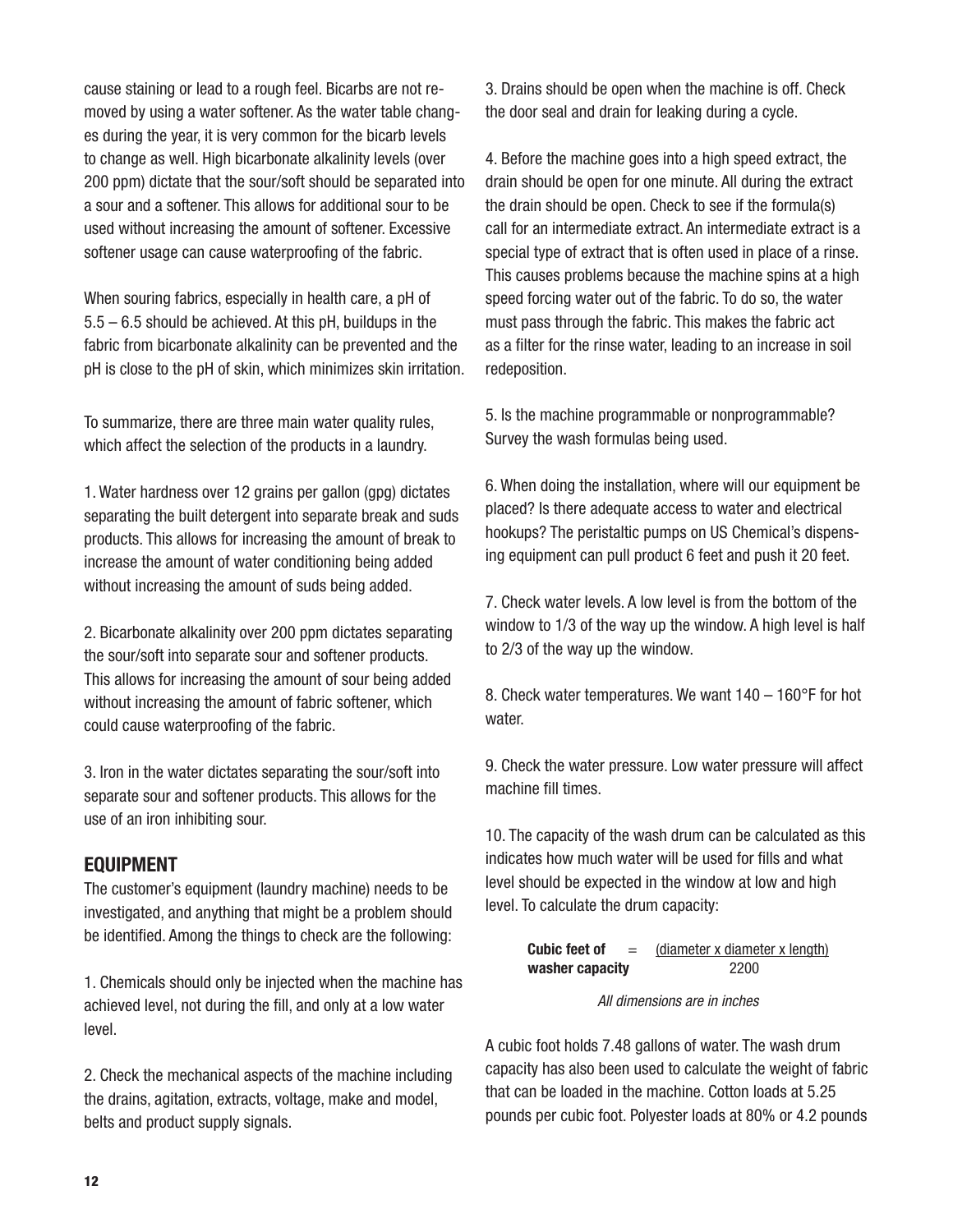per cubic foot. Better methods for loading can be found in the "Procedures" section of this brochure (page 7).

# NATURE OF SUBSTRATE

This section is about the fabric types (substrates) being washed. When doing a survey it is important to know what fabrics are being put into the laundry machine. Fabric types can be divided into two main groups, natural and synthetic. Natural fibers include cotton, wool and silk. Synthetic fibers include polyester, nylon, rayon and dacron. Some fabrics are a blend, meaning that they have more than one type of fiber. Cotton/polyester blends are common in sheets and clothing. Before any fabric is washed, the fabric care tag should be read to insure proper washing conditions. Many fabrics require cooler temperatures, not using chlorine bleach or short extracts to promote fabric life.

Most synthetic fibers are derived from petrochemicals. Being oil derived, the fabrics made from these chemicals have an affinity for greases and oils. Small amounts of grease and oil or fabric softener can build up on the fabric. When this fabric is dried, the grease, oil or softener becomes baked into the core of the fibers. This provides sticky areas for soils to attach themselves to the fiber during the next use. As this process is repeated, soils build up in the fibers until the soils cannot be removed at all and a permanent stain develops. When this happens, the fabric becomes waterproofed. If water is sprinkled on synthetic fabrics, the water should be absorbed in less than 5 seconds. If longer than 10 seconds is required, the fabric is starting to repel water. This is an indication that there are unremoved soils in the fabric. If the water is absorbed between 5 and 10 seconds, the fabric is starting to repel water, but it is not yet a problem.

Barrier fabrics should not absorb water sprinkled on them in less than 30 seconds, if at all. Barrier fabrics, such as COMPEL, repel fluids. Laundering them often is a battle to wet the fabric and remove the soils without damaging the barrier properties of the fabric. Many barrier fabrics have a fluoropolymer finish to improve the barrier. This gives the fabric a useful life of 75 – 100 washings.

"Fabric quality" is a nonspecific term than can be related to any of a number of parameters. In general, the more threads

per square inch, the heavier the fabric and the higher quality of the fabric. Most sheets are sold this way. The ability of a fabric to withstand loss of appearance, surface or use due to friction or rubbing is its abrasion resistance. The more resistant to abrasion, the better the fabric. As fabrics are used, the abrasion tends to form little fiber balls on the surface of the fabric. Fibers pull out of the fabric yarn and entangle themselves with other fiber still held in the yarn. This process is called pilling. The more abrasion resistant a fabric is, the less it will pill. Pilling is a special case of a fabric producing lint. Lint is short fibers that are produced and loosened by mechanical action, alkalinity and chlorine bleach. Lint is usually collected in the dryer lint traps. Air permeability is the ease with which air can pass through a fabric. The higher the air permeability, the more the fabric "breathes." This can be desirable or not desirable, depending on the application. Bursting strength is the minimum amount of pressure needed to break through the face of the fabric. The higher the bursting strength, the better the fabric. Closely related to this is a fabric's tensile strength. Tensile strength is determined by stretching a fabric until it ruptures. The force needed to do this is its tensile strength.

Calendaring is a finishing process used to give fabrics a smooth glossy surface. This is done by passing the fabric through heated rollers under pressure. Colorfastness is the degree to which fabrics retain their color during normal use and washing. The gauge of a fabric applies to knitted fabrics and is a count of the number of horizontal stitches in 1.5 inches. The higher the gauge, the stronger the fabric. Napping is the raising of fibers from the surface of the cloth by mechanical means to achieve a soft fuzzy feel or "hand." The higher the nap, the softer the cloth, but the more a fabric is prone to suffer damage and give off lint. Wicking is the ability of moisture to travel through a fabric. Some fabrics, such as towels, need to wick water. Others, such as barrier fabrics, need to repel water. Fabrics with fugitive colors are colored/dyed fabrics in which the dyes become unstable when a high alkaline material is used. The dyes then bleed onto other areas of the fabric or onto other fabrics. Presoaking colored fabrics with alkalinity is to be avoided because of this. Mercerization of cotton is treating it with high alkalinity during manufacture to make it stronger and more lustrous. Next is a brief description of some common fabrics.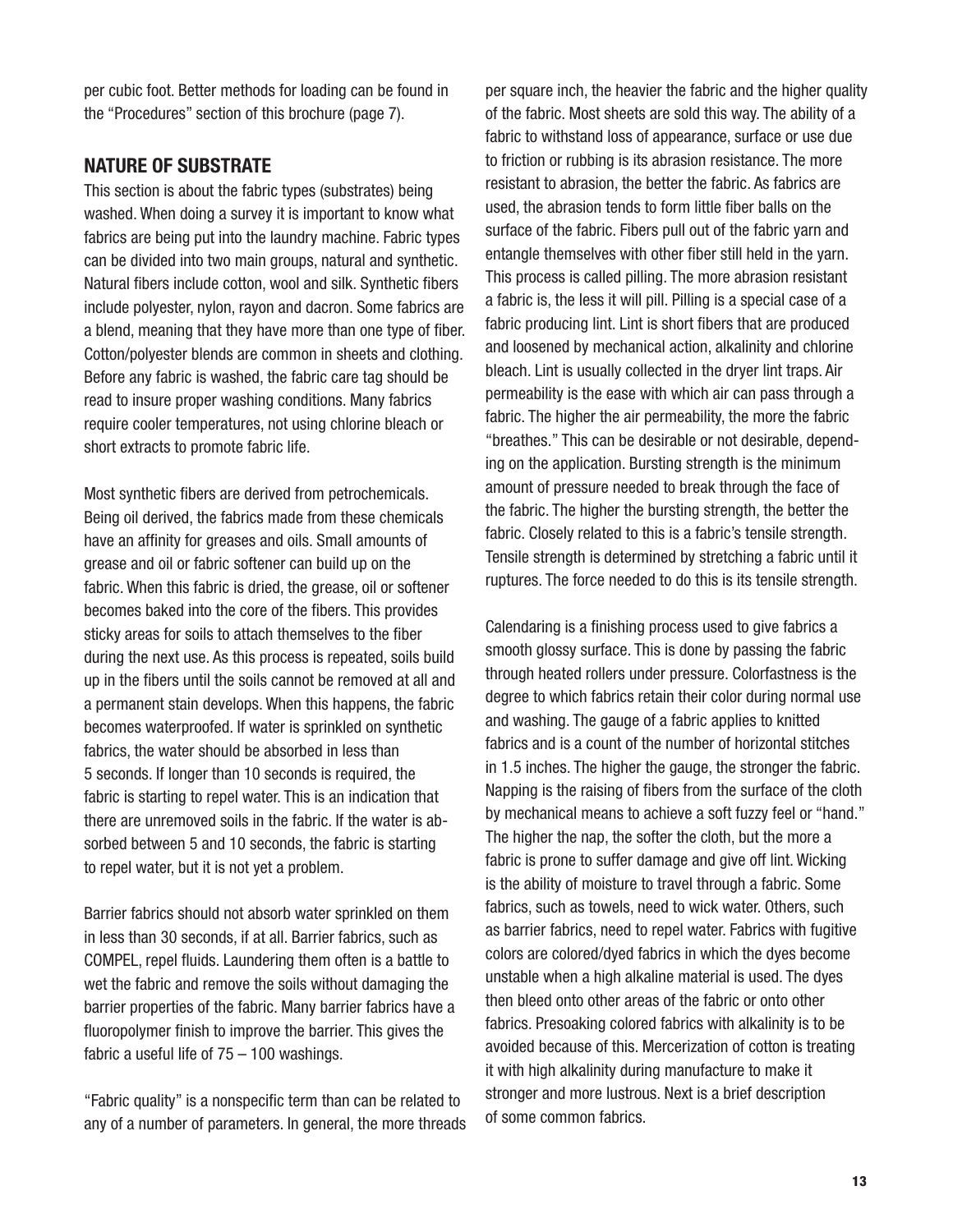1. Cotton is harvested from cotton plants. This natural cellulose vegetable fiber is separated from the husk and carded. The fibers are typically 0.75 to 1.5 inches in length. Carding sorts and aligns fibers. The more times fibers are carded, the stronger the yarn. Carded fibers are then either spun directly into yarns, or combed first. Combing is a process that produces a stronger twisted yarn by recarding the fibers several times. Twisted yarns are stronger and wear better, but cost more to make. Yarns are then used to weave a fabric. Cotton is very absorbent. One pound of cotton can absorb 2.5 to 3 pounds of water. Cotton is known as "water loving" or hydrophilic in nature. Because of this, it is relatively easy to clean when compared to "water hating" hydrophobic fabrics, such as polyester. Cotton attracts water soluble soils and tends to repel greasy, oily soils. Alkalinity has no negative effect on cotton, but swells fibers during washing. This aids the cleaning by making it easier toremove soils trapped between the fibers. Alkalinity does not have this effect on synthetic fibers. Strong acidity, such as from mineral acids like phosphoric and hydrochloric acids, damages cotton. Chlorine can damage cotton if used improperly.

2. Polvester is a synthetic fabric made from petroleum products. Polyester is very resistant to chlorine, oxygen bleaches and mineral acids, but it can be attacked by strong alkalinity through a process called alkaline hydrolysis. The use of fabric softeners can make this problem worse and trap soils, so fabric softeners should be used sparingly on polyester. Polyester is widely used when blended with cotton in 65%/35% or 50%/50% poly/cotton blends. Polyester is an "oil loving" fabric and is more difficult to clean than cotton. Greases and oils are attracted to polyester and are difficult to remove. Because of this, most polyester is treated with a soil release chemical. This makes the polyester easier to clean.

3. COMPEL is a barrier technology fabric used in healthcare to prevent exposure to blood and other body fluids. When washed at 160°F, the fibers will swell and separate. This makes soil removal easier. As the fibers cool, they shrink and reform the barrier. Drying should be done at an exhaust temperature of 160°F. Proper drying at 180°F (or an exhaust temperature of 160°F) is very important to realign the COMPEL fibers and reform the barrier. Overdrying the fabric will permanently damage the barrier.

4. COMPLY is used to make incontinent pads and adult diapers. A vinyl or rubberized outer barrier is added to the COMPLY inner layer. Fabric softener cannot be used on these pads. High alkalinity can also damage the pads.

5. CON/SEPT is a spun polypropylene fiber used to make adult pads and bed sheets. Fabric softener cannot be used on CON/SEPT. The pads are very absorbent, but require short extract times to prevent wrinkling. The makers of CON/SEPT pads require that their laundry formulas be followed exactly. These formulas allow only 1 oz. of a suds product, no break and 1 oz .of a household strength chlorine bleach. CON/SEPT should be dried at 150°F maximum (or an exhaust temperature maximum of 130°F).

6. Gingham is a dyed cotton yarn woven into fabrics that have a check or striped pattern.

7. Linen/Flax is a natural cellulose fiber obtained from the flax plant. It is very strong and the fibers tend to be very long. Linen tends to be a very soft fabric with an off-white to gray color. Linen is degraded by strong acids and oxidizing bleaches. Alkalinity can damage the fabric if the wash solution is hot. When linen is subjected to temperatures of 300°F or more, it is severely weakened and turns brown.

8. Muslin is a white bed sheeting made from plain weave carded cotton.

**9. Nylon** is a synthetic fabric that is similar to silk but more elastic and less absorptive. Nylon is resistant to organic acids, but not mineral acids. Alkalinity and chlorine have no effect on nylon. Normal ironing temperatures can melt nylon. Because it absorbs so little water, it is easy to overextract, causing wrinkling. Other forms of nylon, such as are used for tubing and pipes can be damaged by alkalinity and chlorine.

10. Percale is bed sheeting made of plain weave combed cotton. Combed yarns are made by carding fibers two or more times which are then spun into yarns. This produces a more compact and even fabric with fewer projecting fibers than carded yarns. Percale sheets generally have a thread count between 180 – 220 threads per square inch.

11. Ravon is a synthetic cellulose fiber. There are two main types of rayon. The pure regenerated cellulose type, which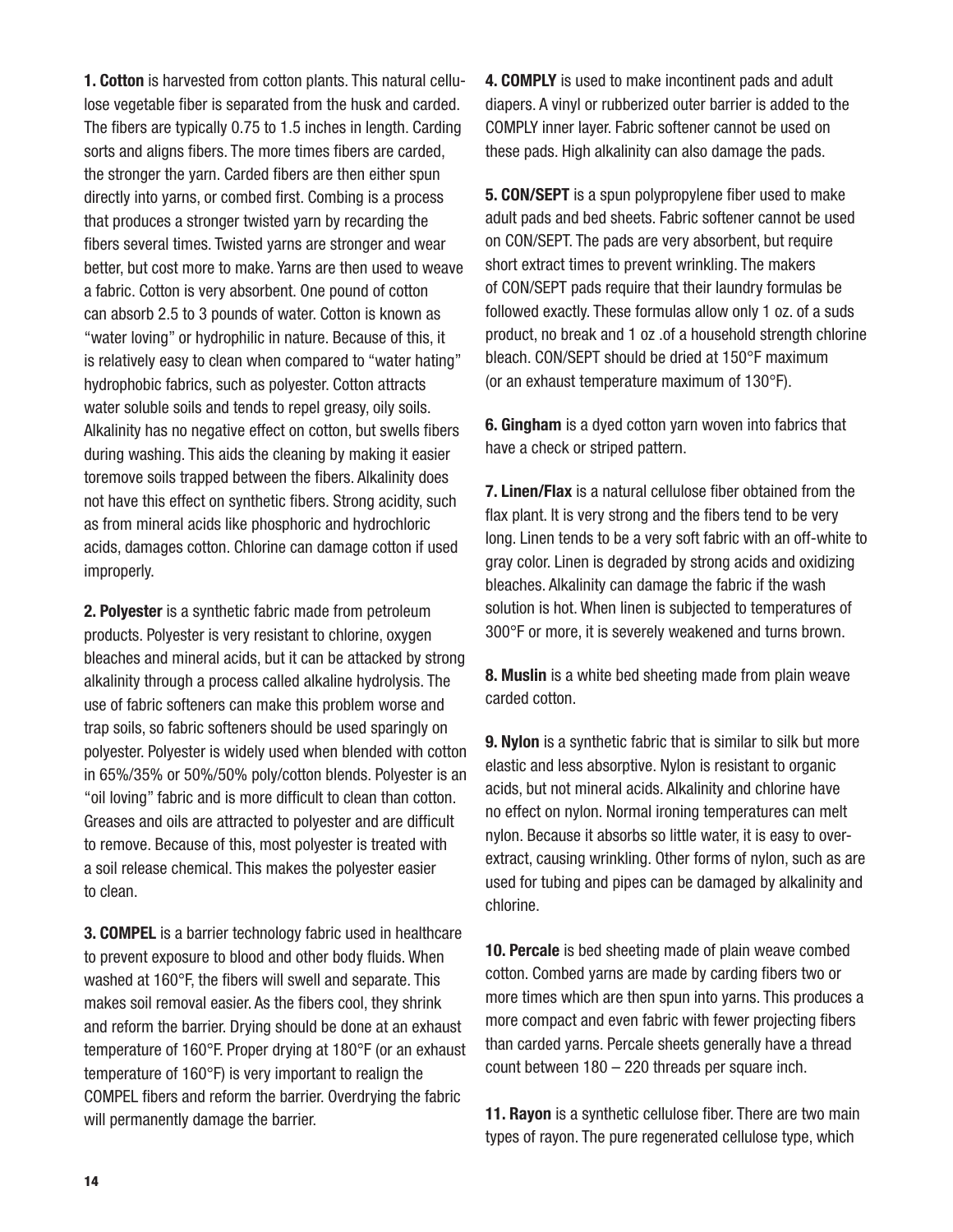includes the viscose, cuprammonium (Bemberg), and nitrocellulose processes. This type reacts chemically like cotton,but is weak when wet. The acetate type rayon is a combination of cellulose and acetic anhydride. It is more fragile, being harmed by even moderate alkalinity, most solvents and heat. When rayon is heated to 300°F, it loses its strength. It does not melt, but decomposes at 350 – 400°F. All types of rayon are damaged by strong acids. Strong alkalinity tends to cause the fibers to swell and reduces the fabric strength. Chlorine bleach and oxygen bleaches will not attack the fabric if used properly.

12. Silk is a natural protein animal fiber obtained from the cocoon of silkworms. It is a fine (thin), but strong fiber. The fibers can be hundreds of feet long. Never use chlorine bleach on silk.

13. Vicara is a synthetic fiber generally used in blends with other fibers. Chemically, it is similar to wool and should be handled like wool. Chlorine will cause yellowing of Vicara.

14. VISA is a synthetic blend of dacron polyester used mainly for table linens. It has excellent soil releasing properties, especially when washed with alkalinity, but can become stained with greasy soils. When laundering this fabric, washers can only be loaded to 90% of their rated capacity if ironing and 60% capacity if tumble drying. VISA wrinkles easily and can develop permanent wrinkles. Chlorine can be used on white VISA. It is a very durable fabric that tends to last longer than cotton, but it also is more expensive. Because VISA has a strong affinity for oils and greases, fabric softener cannot be used at all. Suds products need to be boosted with solvents to work properly in most cases.

15. Wool is a natural animal derived protein fiber. The hair of sheep, goats and other animals is shaved and carded to produce wool yarns, which are then woven into fabrics. Heat, mechanical action, and strong alkalis shrink or "felt" wool. Wool is more resistant to acids than cotton, but can be attacked by enzymes. Gentle cycles with a minimum of temperature and mechanical action work best for washing. Chlorine bleach should never be used on wool.

# Spontaneous Combustion of Fabrics

Under certain conditions, fabrics can spontaneously combust. This is usually caused by washing fabrics that

are heavily contaminated with unsaturated vegetable oils, including canola, soybean, corn, and sunflower oils, or petroleum oils, such as motor oils, greases, or gasoline. Thesefires can start in the dryer or while the fabric is sitting in storage. The fires are caused by oxidation of the oils not removed from the fabric releasing heat. This in turn oxidizes more oil, which releases more heat. Eventually, the fabric smolders and burns. Because homestyle machines have inferior mechanical action to industrial machines, homestyle machines should not be used for washing fabrics that have a high concentration of oils. Suds products boosted with solvents should also be used to remove the oils during laundering.

# NATURE OF SOIL

It is important to review the types of soils found in the laundry, so those problems that might be encountered can be identified. Certain soils, especially those that are heavy proteins or heavy greases, can cause results problems. Before explaining how to clean various soils, the concept of pH first needs to be explained.

pH is a measure of the relative acidity or alkalinity of a substance. Everything has a pH. pH is not strictly a measure of strength. It is a logarithmic scale going from 0 to 14. A pH of 7 is neutral, meaning it is neither acidic nor alkaline. As the pH changes from 7 to 8 to 9, the substance becomes more alkaline. A pH of 9 is ten times more alkaline than a pH of 8. A pH of 10 is 100 times more alkaline than a pH of 8. Whereas pure water has a pH of 7, baking soda has a pH of 8 - 9, meaning that it is slightly alkaline. Bar soap is more alkaline with a pH of 9 - 9.5, while laundry breaks have a pH from 11 - 12.5. Pure caustic soda (sodium hydroxide or lye) has a pH of 13.2. The higher the pH, the more the substance will desire to react with an acidic soil.

On the acidic side, the lower the pH the more acidic the substance. A pH of 5 is ten times more acidic than a pH of 6. A pH of 4 is 100 times more acidic than a pH of 6. The pH of skin is 5 - 6. The pH of a laundry sour is 3 - 3.5. The pH of a strong mineral acid, like phosphoric or hydrochloric (muriatic) acid is 1 - 1.5. The lower the pH, the more a substance desires to react with something alkaline. Many foods that are acidic, such as tomato sauces, fats, greases and oils, will react with alkalinity. This reaction makes them easier to remove.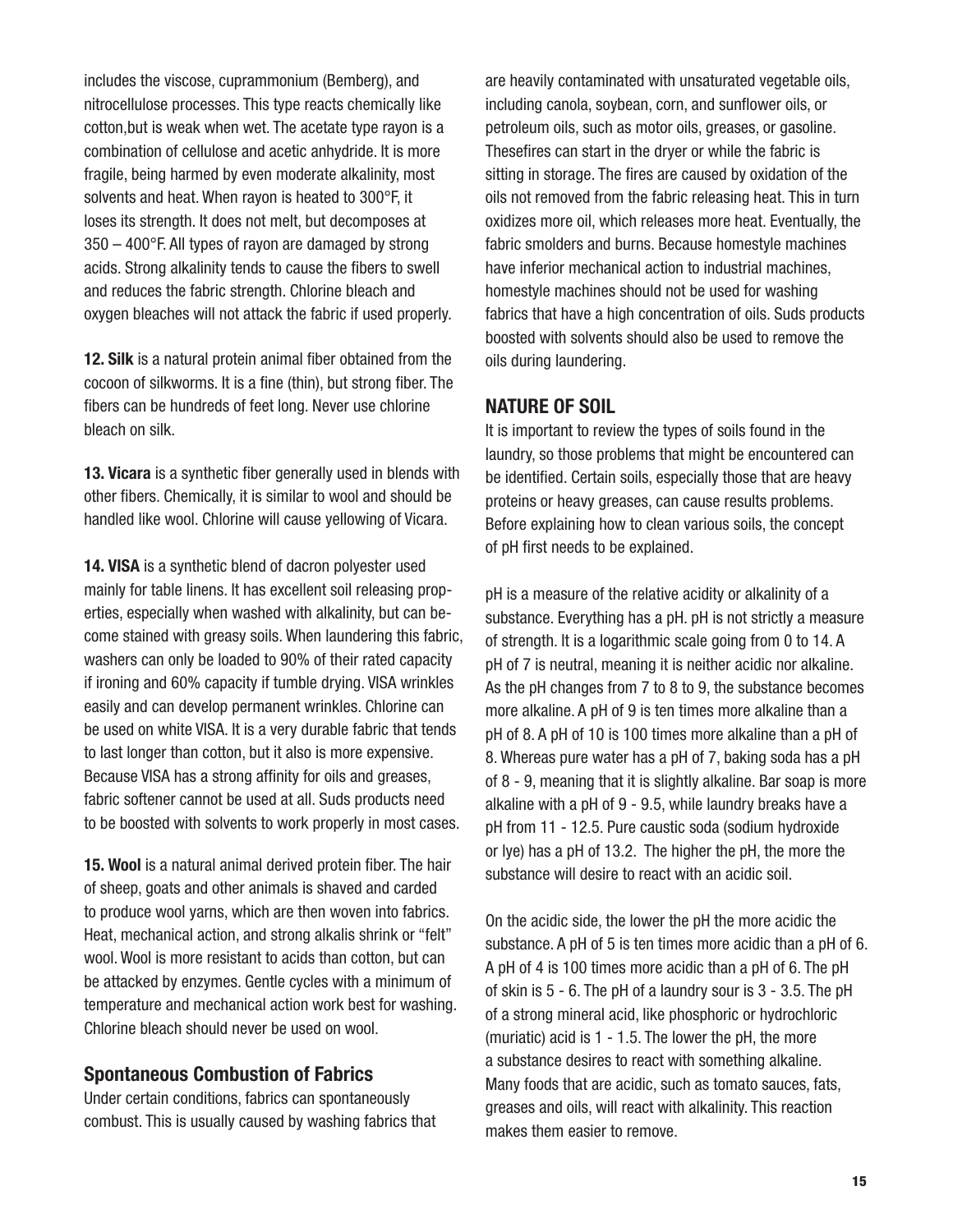In addition to being either acidic or alkaline, there are several other ways to classify soils:

Soluble soils are those that dissolve in water. This includes: sugars, blood, starch and many proteins.

Saponifiable soils are usually animal fats, vegetable oils or greases that can be saponified by alkalinity. When these soils react with alkalinity, they are converted into water soluble soaps, which are then easy to rinse out of the fabrics. Emulsifiable soils do not react with alkalinity. These soils are often petroleum based, such as motor oil, mineral oils and paraffin waxes. Inert soils or particulate soils such as sand, dirt, concrete and other abrasives. These soils are removed through the mechanical action of the machine and the detergent suspending the soils. Combination soils are soils that have characteristics from more than one group. Oil may have sand in it making it both an emulsifiable and particulate soil. Sebum, or the oily residue from human skin, is a combination of saponifiable, nonsaponifiable and particulate soils.

To understand how the laundry products work, next is a look at the cleaning processes at work in the laundry machine.

# CLEANING PROCESSES

A. Emulsification is a process by which soils are broken down, held in suspension and prevented from depositing back onto the fabric. The chemicals that perform this cleaning process are called surfactants, which is short for "surface active agents." Surfactants in the suds and built detergents perform this cleaning process. This is the primary cleaning process in a laundry machine. In products boosted with solvents, the solvents also clean by this process.

B. Saponification is the reaction of an alkaline detergent with an acidic soil which forms a water soluble soap. The alkalinity in all breaks and built detergents use this cleaning process.

C. Oxidation is a reaction that removes the color or pigment of an organic stain. The chlorine or oxygen in a laundry destainer does this. Destainers do very little cleaning, but rather destain. If small amounts of soils are entrapped in fabric, forming a stain, the destainer will remove the color of the stain. Oxidation doesn't remove soils that are causing stains, it only removes the color so that the stains cannot be seen.

D. Dissolving/Neutralizing is the reaction of an acidic detergent with an alkaline soil. The acid breaks down (dissolves or neutralizes) the alkaline soil. All sours use this process. Alkaline soils are associated with water, water minerals and detergent residues. Proteins can also be dissolved by alkalinity. Unlike saponification, which is a quick process, dissolving of proteins can occur by contact with alkalinity over a longer period of time.

E. Wetting is the process by which water penetrates the fabric and loosens soils. Once loosened, the soil can be removed. Surfactants help the water penetrate the fabric by lowering the surface tension of the water. Particulate soils are removed by a combination of wetting and emulsification.

These are the five cleaning processes that take place in a laundry machine. While chelation or sequestration of the water hardness is not a cleaning process, performing chelation of the hardness minerals is necessary for the laundry products to clean properly. Having explained how the cleaning processes work, the chemistry of laundry products is now described.

# LAUNDRY PRODUCTS

**1. Breaks** are formulated with three main ingredients.

A. Alkalinity. Regardless of the source, alkalinity is a substance with a high pH that provides saponification and dissolving of some soils, such as proteins. Products in which the alkalinity source is free caustics (sodium or potassium hydroxide) are considered "heavy duty" as they will handle the heaviest of soil conditions. However, they are not safe to use on soft or precious metals, such as aluminum, regular steel, tin, copper, gold or silver. Metal safe detergents use silicates, phosphates and carbonates to provide alkalinity without damaging metals. However, even a metal safe detergent can damage soft metals if used improperly, so care should be exercised in using the product. Homestyle machines have soft metals, so most breaks cannot be used in homestyle machines. One of the added benefits of washing cotton fabrics with alkalinity is that the alkalinity causes the cotton fibers to swell. This makes it much easier to remove the soils trapped between the fibers. Fibers of polyester and many other synthetics do not swell when washed in alkalinity. Some fabrics will have zippers or snaps made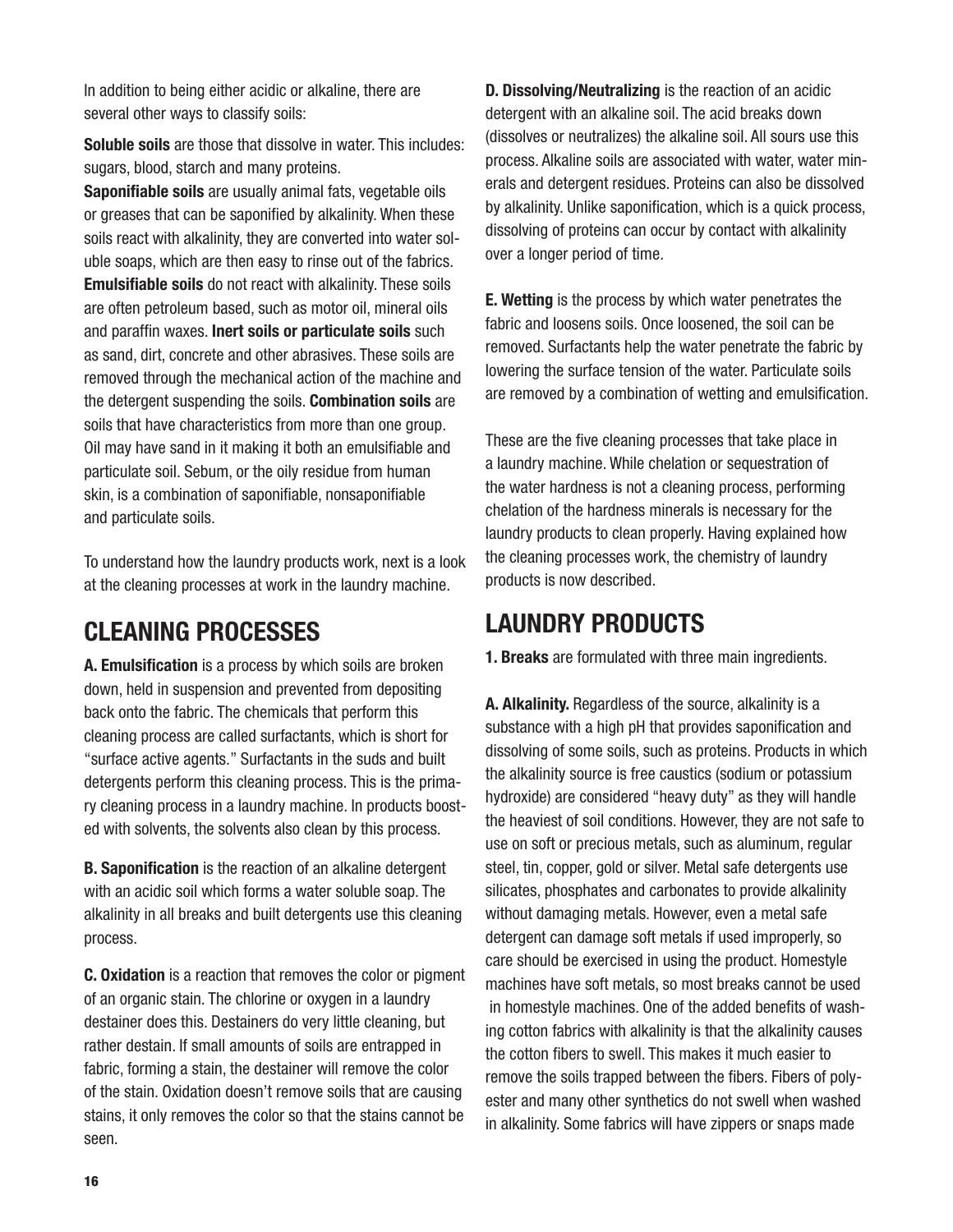from soft metals, such as aluminum. High alkalinity can corrode or degrade these metals causing staining of fabrics.

B. Water Conditioners. Water conditioners are used to chelate or sequester the water hardness. Water conditioners can also help suspend minerals in waters with high TDS. Some types of water conditioners can also contribute a small amount of alkalinity. However, their primary purpose is to control the water hardness. Breaks are often formulated to handle a certain level of water hardness.

C. Silicates. Silicates are often used as metal protectors or corrosion inhibitors. In older laundry machines, it was common to not use stainless steel for various parts. Using a detergent with metal protectors will help protect the machine from corrosion.

Graying of fabric can be caused by inadequate levels of break in the laundry machine. As a result there can be partially saponified soaps left in the fabric, or a buildup of hardness minerals in the fabric. Higher concentrations of break will add more alkalinity to saponify all saponifiable soils and provide more water conditioning so that the hardness can be properly chelated.

2. Suds products are surfactant based and emulsify the soils present. In suspending the soils present, the suds products help prevent the soils from becoming deposited back into the fabric. This is known as antiredeposition. All suds products provide some level of antiredeposition. Suds products contain an additional chemical known as an optical brightener. This is essentially a dye that makes clothes look brighter when under fluorescent lights. Brighteners do this by converting ultraviolet (UV) light, which cannot be seen, into visible light, which can. The effect is to have more light reflected from the fabric, making it look whiter and brighter. Many synthetic fabrics are made with optical brighteners in the fabric fiber. Cotton does not have this, so the use of brighteners is more important on cotton than on synthetic fabrics.

Some accounts will have soils that are difficult to remove. When a suds product is not strong enough, there are boosted suds products to use in their place. A boosted suds product has either enzymes or solvents with the surfactants to increase the performance.

3A. Enzyme boosted suds products have protease enzymes to attack protein soils. Enzymes are very specific in the soils they will attack. Enzymes that attack grease will not also attack proteins and vice versa. The boosted suds products with enzymes U S Chemical manufactures are designed for environments with heavy amounts of protein soils, such as food processing plants that handle meat, sports uniforms, adult pads and diapers in nursing homes. The enzymes in these products work best at temperatures of  $130 - 150$ °F and in the pH range of  $9 - 11$ . Enzymes digest the soils and stains present, so they work by an entirely different cleaning process than the processes explained thus far. Wool and silk are protein based natural fabrics that come from animals. The enzymes in the products cannot distinguish between protein soils and protein based fabrics. Because of this, enzyme boosted suds products should not be used on wool or silk. Fabric damage may result.

**3B. Solvent boosted suds** products use the emulsification power of solvents to enhance the cleaning performance. Solvents work best on grease, oils, makeup and petroleum based oils. Petroleum based oils are not saponifiable, so thealkalinity from break type products does a poor job on petroleum based oils.

4. Built Detergents are combinations of break and suds products. They combine most of the properties of each product type. Built detergents are often rated by the level of alkalinity, the level of surfactant and their water conditioning ability.

5. Destainers remove the pigment of a stain through oxidation. Destainers are chosen based on the fabric color and the water temperature available. Destainers are either chlorine or oxygen based. Chlorine destainers work best in water temperatures of  $140 - 160$ °F, but are not to be used on colored fabrics. Oxygen destainers work best above 120°F for powdered oxygen bleaches and above 160°F for liquid oxygen bleaches. Both oxygen bleaches require a pH of 10 – 11 to work effectively. Chlorine destainers will still work if the temperature is below the ideal range, but oxygen destainers work very poorly once the temperature gets to be 10 to 20° below the ideal range. Chlorine destainers also provide sanitizing of the fabric, while oxygen destainers do no sanitizing. Some fabrics are chlorine retentive, or have a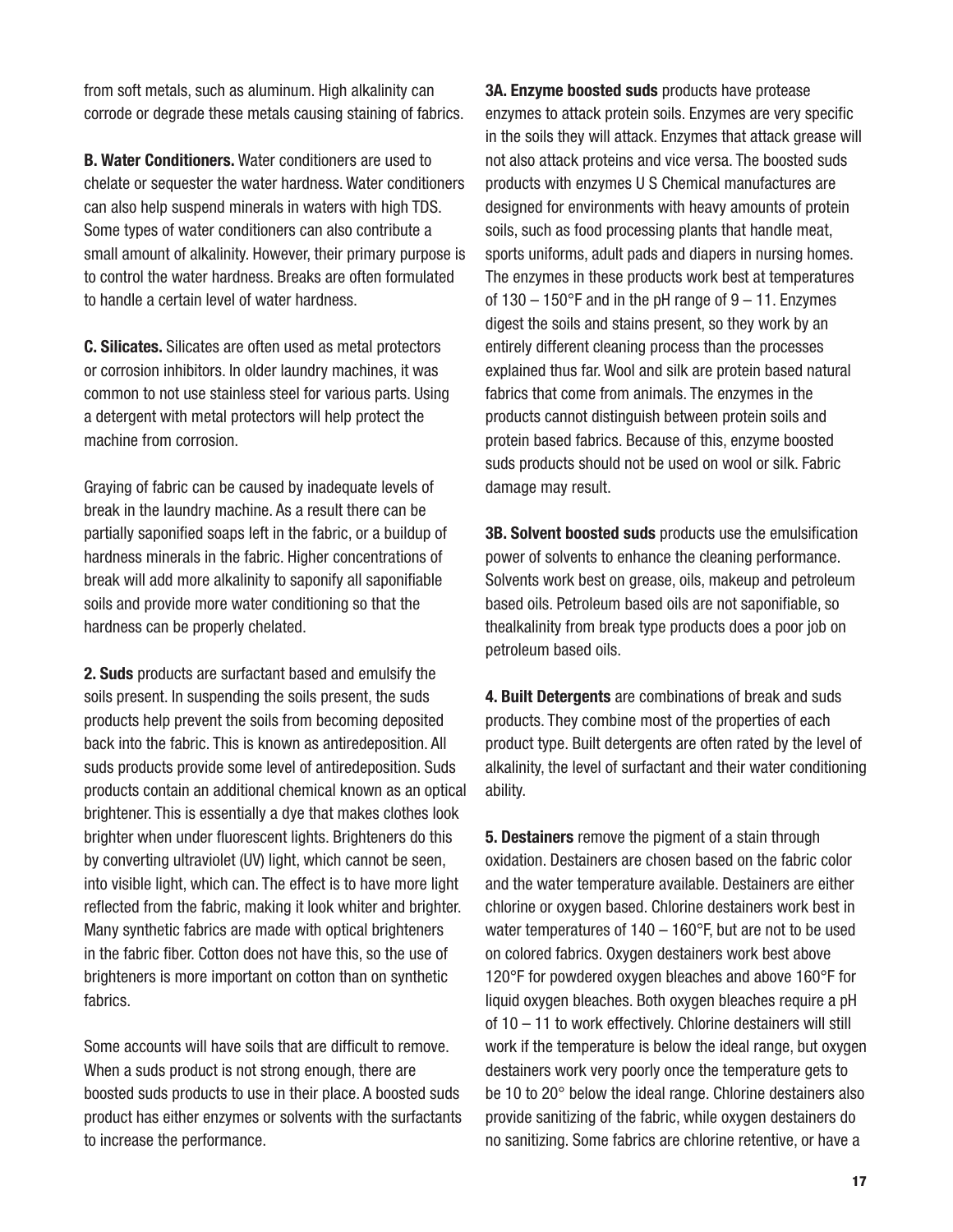resin finish applied that is chlorine retentive. This means they tend to entrap chlorine. These fabrics should only be washed with an oxygen destainer as a chlorine residual can severely damage the fabric. The fabric care tag will identify those fabrics that should not have chlorine applied. An overuse of chlorine or improper rinsing of the fabric can cause a chlorine residual in the fabric which can cause skin irritation, yellowing of the fabric, or fabric damage (excess lint).

6. Sours are acidic products added during the final rinse to neutralize the bicarbonate alkalinity of the water supply. In a properly constructed laundry formula, the pH of the fabrics in the final rinse will be roughly the same as the pH of the water supply. The concentration of sour being added depends on the bicarbonate alkalinity of the water supply. The higher the bicarbonate alkalinity, the more sour needed to sour the laundry to a pH of  $5.5 - 6.5$ . The pH of skin is between 5.0 – 6.0. Properly soured fabrics are critical inpreventing skin irritation, especially in a health care environment where the fabric receives extended contact with human skin. In addition, the slightly acidic pH prevents the buildup of bicarbonate alkalinity minerals in the fabric, which can cause graying or fabric color loss. This is one of the strongest arguments for souring all fabrics, not just those in health care environments. Also, if the fabric is going to be pressed on an ironer, alkalinity residuals can cause the fabric to stick to the rollers, so souring helps prevent ironing problems.

Some sours also are iron inhibitors, meaning that they aid in preventing the buildup of iron in the fabric. These sours, often called "Sour and Rust Remover" should not be confused with reclaim products, which are designed to strip out the buildups of iron in fabric. Sours that prevent the buildup of iron are called iron inhibitors and only inhibit the iron in the wash formula being used. Never use sours in a homestyle machine as the acidity can damage the drum. Iron reclaim products, such as the U S Chemical powdered rust remover, are not sours and cannot be used in place of the sour. Reclaim products are too aggressive to be used in the final rinse. Residuals in the fabric will cause skin irritation. Reclaims must be used in a reclaim formula before the standard wash formula can be run.

**7. Fabric Softeners** are products that lubricate and relax fabric fibers, giving the fabric a softer feel. This reduces static cling, fabric damage and the amount of lint generated. Fabric softeners also reduce the moisture content of the fabric, which shortens the extract time. Like suds products, softeners have optical brighteners to make fabrics look brighter. When fabric softeners are injected in the final rinse of a laundry cycle, they need a pH of  $5.5 - 6.5$  and  $4 - 5$ minutes to adhere properly. For this reason, any time a fabric is going to be softened, the fabric should also be soured. Otherwise it will be difficult for the fabric to absorb the softener. In home washers, the time in which a fabric softener is in contact with the fabric is considerably longer.

Overuse of fabric softeners can cause waterproofing of the fabric and increase staining. One of the ways to test for oversoftening is to fill an empty 5 gallon pail with 3 gallons of cold water. Fold the article to be tested so that it will fit in the pail and set it on the water surface. If it submerges between 10 and 30 seconds, it is not waterproofed and the proper amount of fabric softener is being used. If it submerges within 10 seconds, not enough fabric softener is being used. If it takes between 30 and 45 seconds, the fabric is starting to become waterproofed, but it is not yet a problem. If it takes more than 45 seconds, the fabric is waterproofed.

8. Pretreatment is done by either prespotting or presoaking of fabrics prior to washing. With prespotting, the fabric is wetted and a chemical is applied directly to the fabric. The fabric is then immediately washed. This treats discrete areas of a fabric. If the fabric is not wetted, fabric damage can result from the direct contact with chemicals. Presoaking is done by preparing a container of diluted presoak and submerging the entire fabric in the solution. This treats the entire fabric, not just the heavily soiled areas. Fabrics are usually soaked overnight before washing. Presoaking is the more time consuming process, but it yields better results. The active ingredients in pretreatment products are usually a combination of surfactants, solvents, alkalinity and enzymes. It is rare to find high amounts of alkalinity in a presoak. The long contact time increases the risk of fabric damage from the alkalinity.